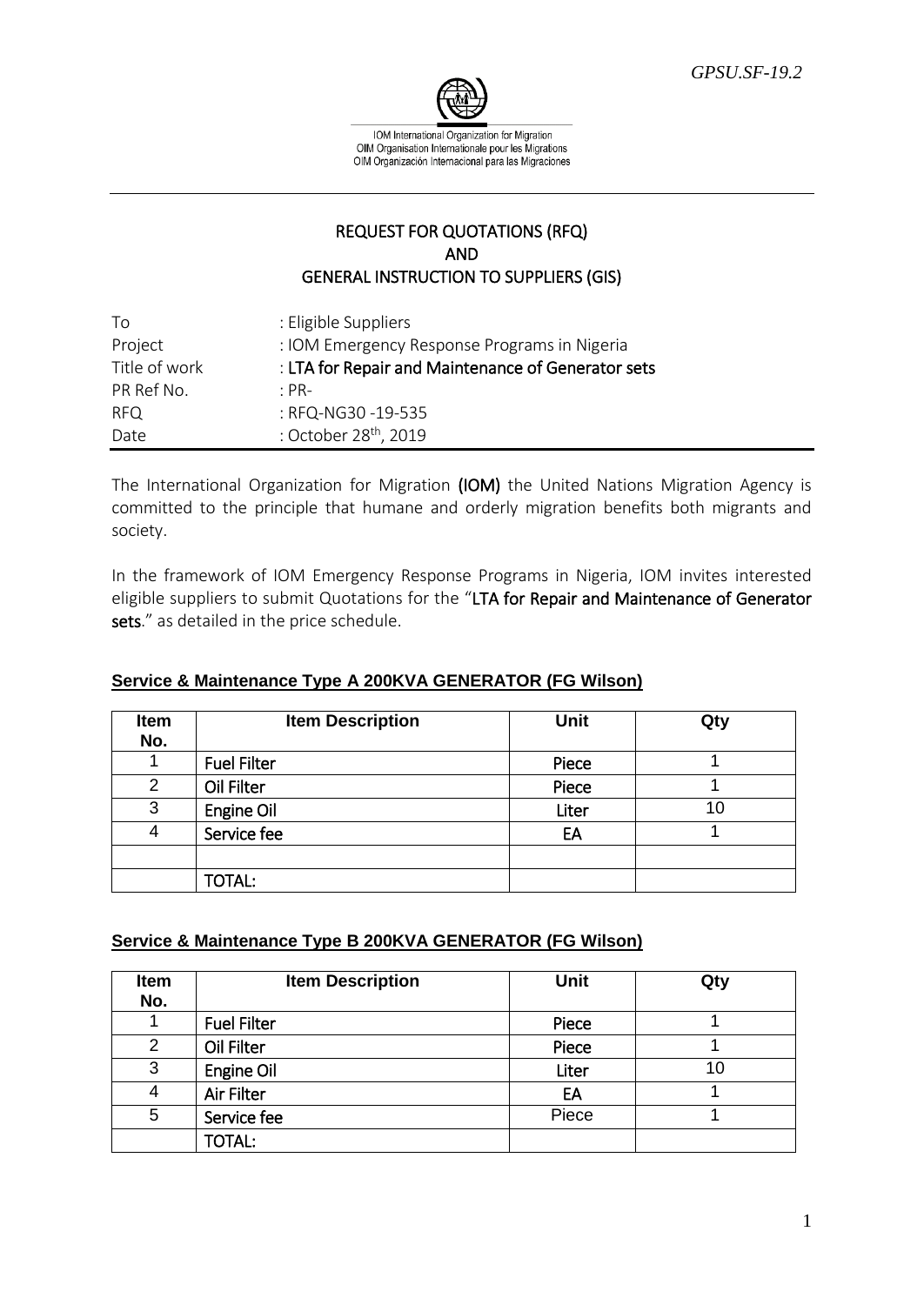# **Service & Maintenance Type A 100KVA GENERATOR (FG Wilson)**

| Item<br>No. | <b>Item Description</b> | <b>Unit</b> | Qty |
|-------------|-------------------------|-------------|-----|
|             | <b>Fuel Filter</b>      | Piece       |     |
| 2           | Oil Filter              | Piece       |     |
| 3           | Engine Oil              | Liter       | 10  |
| 4           | Service fee             | EA          |     |
|             |                         |             |     |
|             | <b>TOTAL:</b>           |             |     |

# **Service & Maintenance Type B 100KVA GENERATOR (FG Wilson)**

| Item<br>No. | <b>Item Description</b> | <b>Unit</b> | Qty |
|-------------|-------------------------|-------------|-----|
|             | <b>Fuel Filter</b>      | Piece       |     |
| 2           | Oil Filter              | Piece       |     |
| 3           | Engine Oil              | Liter       | 10  |
| 4           | Air Filter              | EA          |     |
| 5           | Service fee             | Piece       |     |
|             | <b>TOTAL:</b>           |             |     |

# **Service & Maintenance Type A 60KVA GENERATOR (PERKINS)**

| Item<br>No.    | <b>Item Description</b> | <b>Unit</b> | Qty |
|----------------|-------------------------|-------------|-----|
|                | <b>Fuel Filter</b>      | Piece       |     |
| $\overline{2}$ | Oil Filter              | Piece       |     |
| 3              | Engine Oil              | Liter       | 10  |
| 4              | Service fee             | EA          |     |
|                |                         |             |     |
|                | <b>TOTAL:</b>           |             |     |

# **Service & Maintenance Type B 60KVA GENERATOR (PERKINS)**

| Item<br>No.    | <b>Item Description</b> | Unit  | Qty |
|----------------|-------------------------|-------|-----|
|                | <b>Fuel Filter</b>      | Piece |     |
| $\overline{2}$ | Oil Filter              | Piece |     |
| 3              | Engine Oil              | Liter | 10  |
| 4              | Air Filter              | EA    |     |
| 5              | Service fee             | Piece |     |
|                | <b>TOTAL:</b>           |       |     |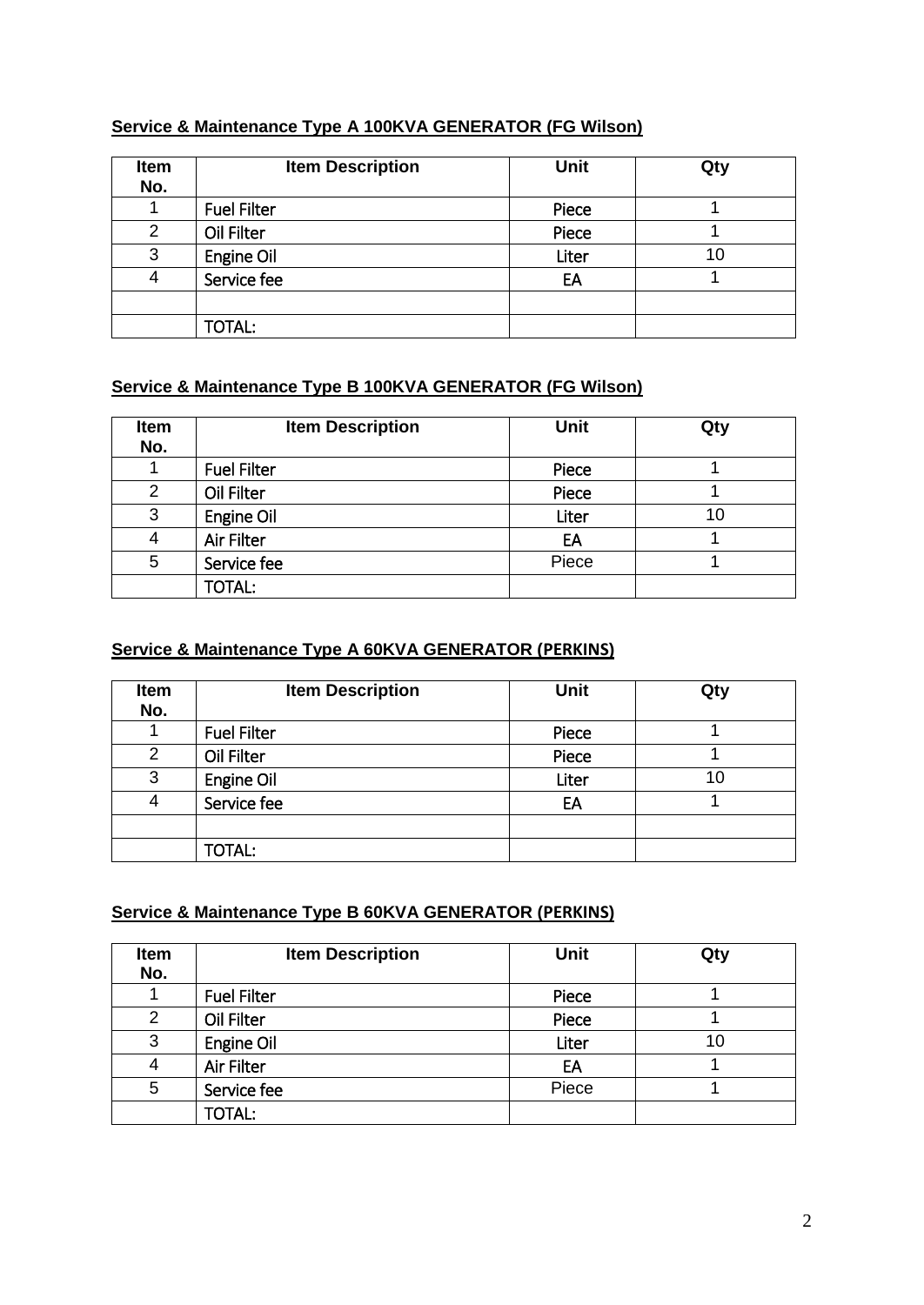# **Service & Maintenance Type A 60KVA GENERATOR (MIKANO)**

| Item<br>No.    | <b>Item Description</b> | <b>Unit</b> | Qty |
|----------------|-------------------------|-------------|-----|
|                | <b>Fuel Filter</b>      | Piece       |     |
| $\overline{2}$ | Oil Filter              | Piece       |     |
| 3              | Engine Oil              | Liter       | 10  |
| 4              | Service fee             | EA          |     |
|                |                         |             |     |
|                | <b>TOTAL:</b>           |             |     |

# **Service & Maintenance Type B 60KVA GENERATOR (MIKANO)**

| Item<br>No. | <b>Item Description</b> | <b>Unit</b> | Qty |
|-------------|-------------------------|-------------|-----|
|             | <b>Fuel Filter</b>      | Piece       |     |
| 2           | Oil Filter              | Piece       |     |
| 3           | Engine Oil              | Liter       | 10  |
| 4           | Air Filter              | EA          |     |
| 5           | Service fee             | Piece       |     |
|             | <b>TOTAL:</b>           |             |     |

# **Service & Maintenance Type A 15KVA GENERATOR (PERKINS)**

| <b>Item</b><br>No. | <b>Item Description</b> | <b>Unit</b> | Qty |
|--------------------|-------------------------|-------------|-----|
|                    | <b>Fuel Filter</b>      | Piece       |     |
| 2                  | Oil Filter              | Piece       |     |
| 3                  | Engine Oil              | Litre       | 10  |
| 4                  | Service fee             | EA          |     |
|                    |                         |             |     |
|                    | <b>TOTAL:</b>           |             |     |

## **Service & Maintenance Type B 15KVA GENERATOR (PERKINS)**

| Item<br>No.    | <b>Item Description</b> | <b>Unit</b> | Qty |
|----------------|-------------------------|-------------|-----|
|                | <b>Fuel Filter</b>      | Piece       |     |
| $\overline{2}$ | Oil Filter              | Piece       |     |
| 3              | Engine Oil              | Liter       | 10  |
| 4              | Air Filter              | EA          |     |
| 5              | Service fee             | Piece       |     |
|                | <b>TOTAL:</b>           |             |     |

## **Spare Part**

| Item<br>No. | <b>Item</b><br><b>Description</b> | Unit  | Qtv | <b>200KVA</b><br><u>(FG</u><br><b>Wilson</b> ) | <b>100KVA</b><br><u>(FG</u><br><b>Wilson</b> ) | 60KVA<br>(PERKINS) | 60KVA<br>(MIKANO) | 15KVA<br>(PERKINS) |
|-------------|-----------------------------------|-------|-----|------------------------------------------------|------------------------------------------------|--------------------|-------------------|--------------------|
|             | <b>Nozzles</b>                    | Piece |     |                                                |                                                |                    |                   |                    |
| ົ           | Fan Belt                          | Piece |     |                                                |                                                |                    |                   |                    |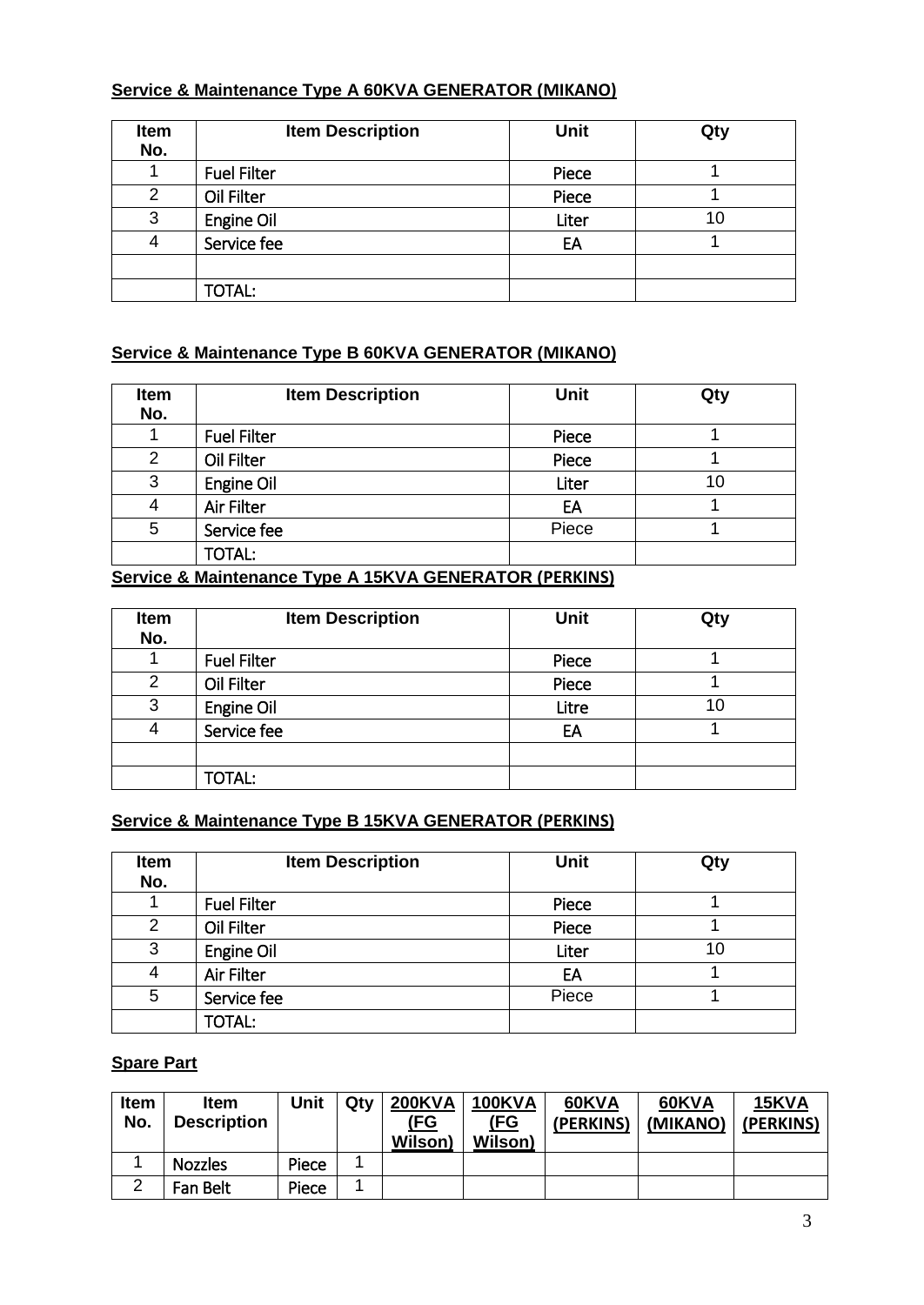| 3               | Panel switch      | Piece | 1 |  |  |  |
|-----------------|-------------------|-------|---|--|--|--|
| 4               | Battery           | Piece | 1 |  |  |  |
| 5               | <b>AVR Unit</b>   | Piece | 1 |  |  |  |
| 6               | <b>Fuel Pump</b>  | Piece | 1 |  |  |  |
| $\overline{7}$  | <b>Water Pump</b> | Piece | 1 |  |  |  |
| 8               | Injector          | Piece | 1 |  |  |  |
|                 | Pump              |       |   |  |  |  |
| 9               | Switch<br>Oil     | Piece | 1 |  |  |  |
|                 | Sensor            |       |   |  |  |  |
| 10 <sup>°</sup> | Temperature       | Piece | 1 |  |  |  |
|                 | Switch            |       |   |  |  |  |
|                 | Sensor            |       |   |  |  |  |

### **Note**: **Service is scheduled to be done every 200 - 250 running Hours for all Generator set**

With this RFQ is the GIS which include the Instructions to Suppliers, Technical Specifications and administrative requirements that Suppliers will need to follow in order to prepare and submit their quotation for consideration by IOM.

## International Organization for Migration (IOM)

IOM Maiduguri Sub-Office No. 4, Gombole, Giwa Barrack Road, Opp. Capital Primary School, Maiduguri, Borno State.

For any clarification regarding this the Project, please send requests for clarification to [imasih@iom.int](mailto:imasih@iom.int) and [eani@iom.int](mailto:eani@iom.int), with [procurementmaiduguri@iom.int](mailto:procurementmaiduguri@iom.int) in cc not later 12:00 hours 08th November 2019.

IOM reserves the right to accept or reject any quotations, and to cancel the procurement process and reject all quotations at any time prior to award of Purchase Order or Contract, without thereby incurring any liability to the affected Contractor/s or any obligation to inform the affected Contractor/s of the ground for the IOM's action.

Very truly yours, Procurement Team IOM Nigeria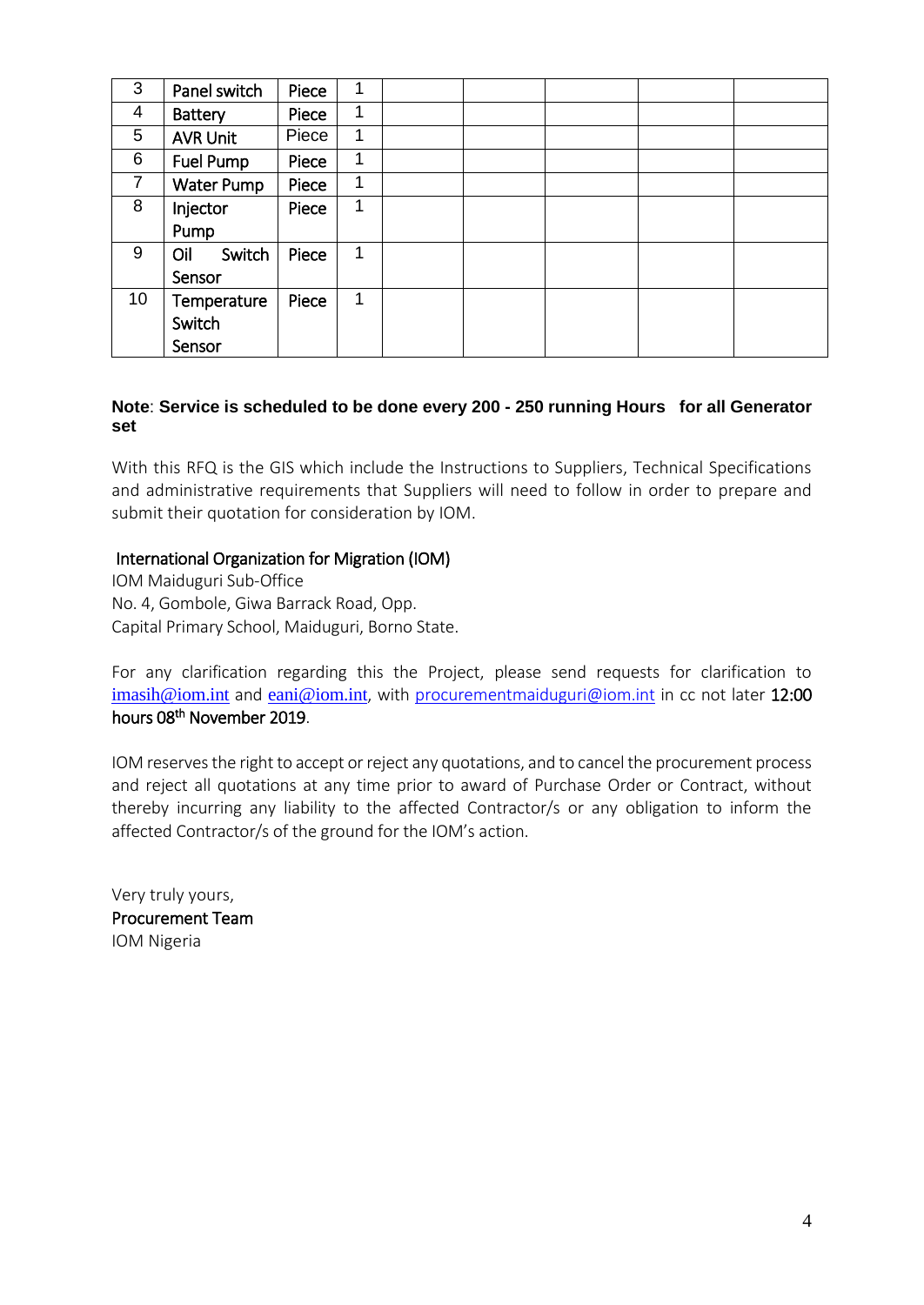### 1. Description of Goods

IOM request prospective suppliers to submit quotation for the supply, delivery of LTA for Repair and Maintenance of Generator sets in accordance with the BOQ attached and as mentioned below.

### **Service & Maintenance Type A 200KVA GENERATOR (FG Wilson)**

| Item<br>No. | <b>Item Description</b> | <b>Unit</b> | Qty |
|-------------|-------------------------|-------------|-----|
|             | <b>Fuel Filter</b>      | Piece       |     |
| 2           | Oil Filter              | Piece       |     |
| 3           | Engine Oil              | Liter       | 10  |
| 4           | Service fee             | EA          |     |
|             |                         |             |     |
|             | <b>TOTAL:</b>           |             |     |

#### **Service & Maintenance Type B 200KVA GENERATOR (FG Wilson)**

| Item<br>No.    | <b>Item Description</b> | <b>Unit</b> | Qty |
|----------------|-------------------------|-------------|-----|
|                | <b>Fuel Filter</b>      | Piece       |     |
| $\overline{2}$ | Oil Filter              | Piece       |     |
| 3              | Engine Oil              | Liter       | 10  |
| 4              | Air Filter              | EA          |     |
| 5              | Service fee             | Piece       |     |
|                | <b>TOTAL:</b>           |             |     |

#### **Service & Maintenance Type A 100KVA GENERATOR (FG Wilson)**

| Item<br>No. | <b>Item Description</b> | <b>Unit</b> | Qty |
|-------------|-------------------------|-------------|-----|
|             | <b>Fuel Filter</b>      | Piece       |     |
| 2           | Oil Filter              | Piece       |     |
| 3           | Engine Oil              | Liter       | 10  |
| 4           | Service fee             | EA          |     |
|             |                         |             |     |
|             | TOTAL:                  |             |     |

#### **Service & Maintenance Type B 100KVA GENERATOR (FG Wilson)**

| <b>Item</b><br>No. | <b>Item Description</b> | Unit  | Qty |
|--------------------|-------------------------|-------|-----|
|                    | <b>Fuel Filter</b>      | Piece |     |
|                    | Oil Filter              | Piece |     |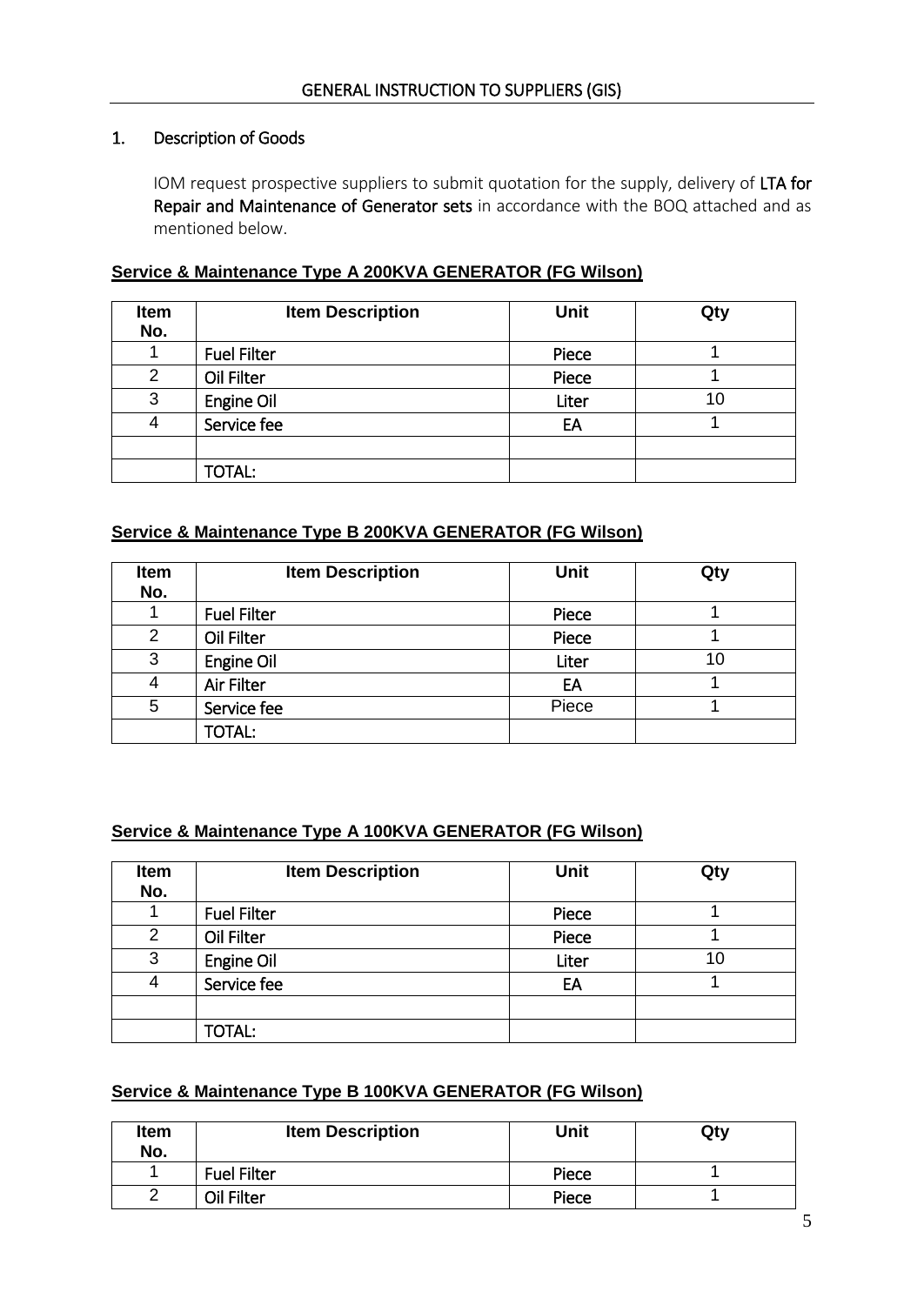| ⌒<br>ა | Engine Oil        | Liter |  |
|--------|-------------------|-------|--|
| 4      | <b>Air Filter</b> | EA    |  |
| ა      | Service fee       | Piece |  |
|        | TOTAL:            |       |  |

## **Service & Maintenance Type A 60KVA GENERATOR (PERKINS)**

| Item<br>No.    | <b>Item Description</b> | <b>Unit</b> | Qty |
|----------------|-------------------------|-------------|-----|
|                | <b>Fuel Filter</b>      | Piece       |     |
| $\overline{2}$ | Oil Filter              | Piece       |     |
| 3              | Engine Oil              | Liter       | 10  |
| 4              | Service fee             | EA          |     |
|                |                         |             |     |
|                | TOTAL:                  |             |     |

# **Service & Maintenance Type B 60KVA GENERATOR (PERKINS)**

| <b>Item</b><br>No. | <b>Item Description</b> | <b>Unit</b> | Qty |
|--------------------|-------------------------|-------------|-----|
|                    | <b>Fuel Filter</b>      | Piece       |     |
| 2                  | Oil Filter              | Piece       |     |
| 3                  | Engine Oil              | Liter       | 10  |
| 4                  | Air Filter              | EA          |     |
| 5                  | Service fee             | Piece       |     |
|                    | <b>TOTAL:</b>           |             |     |

# **Service & Maintenance Type A 60KVA GENERATOR (PERKINS)**

| Item<br>No.    | <b>Item Description</b> | <b>Unit</b> | Qty |
|----------------|-------------------------|-------------|-----|
|                | <b>Fuel Filter</b>      | Piece       |     |
| $\overline{2}$ | Oil Filter              | Piece       |     |
| 3              | Engine Oil              | Liter       | 10  |
| 4              | Service fee             | EA          |     |
|                |                         |             |     |
|                | <b>TOTAL:</b>           |             |     |

# **Service & Maintenance Type B 60KVA GENERATOR (MIKANO)**

| <b>Item</b><br>No. | <b>Item Description</b> | <b>Unit</b> | Qty |
|--------------------|-------------------------|-------------|-----|
|                    | <b>Fuel Filter</b>      | Piece       |     |
| 2                  | Oil Filter              | Piece       |     |
| 3                  | Engine Oil              | Liter       | 10  |
| 4                  | <b>Air Filter</b>       | EA          |     |
| 5                  | Service fee             | Piece       |     |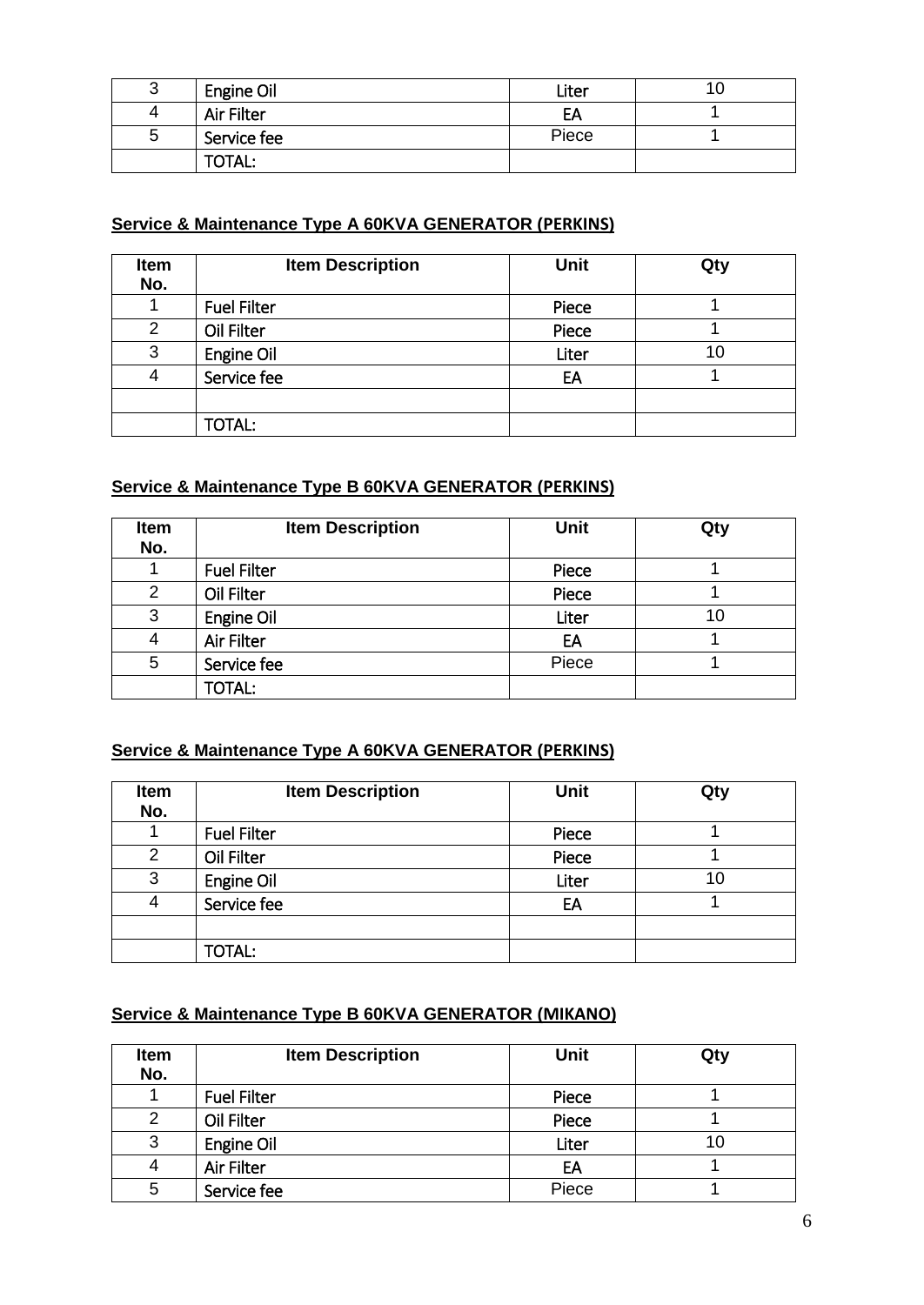|--|

### **Service & Maintenance Type A 15KVA GENERATOR (MIKANO)**

| Item<br>No. | <b>Item Description</b> | <b>Unit</b> | Qty |
|-------------|-------------------------|-------------|-----|
|             | <b>Fuel Filter</b>      | Piece       |     |
| 2           | Oil Filter              | Piece       |     |
| 3           | Engine Oil              | Litre       | 10  |
| 4           | Service fee             | EA          |     |
|             |                         |             |     |
|             | <b>TOTAL:</b>           |             |     |

# **Service & Maintenance Type B 15KVA GENERATOR (PERKINS)**

| Item<br>No.    | <b>Item Description</b> | <b>Unit</b> | Qty |
|----------------|-------------------------|-------------|-----|
|                | <b>Fuel Filter</b>      | Piece       |     |
| $\overline{2}$ | Oil Filter              | Piece       |     |
| 3              | Engine Oil              | Liter       | 10  |
| 4              | Air Filter              | EA          |     |
| 5              | Service fee             | Piece       |     |
|                | TOTAL:                  |             |     |

### **Spare Part**

| Item            | <b>Item</b>        | <b>Unit</b> | Qty | <b>200KVA</b> | <b>100KVA</b> | 60KVA     | 60KVA    | <b>15KVA</b> |
|-----------------|--------------------|-------------|-----|---------------|---------------|-----------|----------|--------------|
| No.             | <b>Description</b> |             |     | (FG           | <u>(FG</u>    | (PERKINS) | (MIKANO) | (PERKINS)    |
|                 |                    |             |     | Wilson)       | Wilson)       |           |          |              |
| $\mathbf{1}$    | <b>Nozzles</b>     | Piece       | 1   |               |               |           |          |              |
| $\overline{2}$  | Fan Belt           | Piece       | 1   |               |               |           |          |              |
| 3               | Panel switch       | Piece       | 1   |               |               |           |          |              |
| $\overline{4}$  | <b>Battery</b>     | Piece       | 1   |               |               |           |          |              |
| 5               | <b>AVR Unit</b>    | Piece       | 1   |               |               |           |          |              |
| 6               | Fuel Pump          | Piece       | 1   |               |               |           |          |              |
| $\overline{7}$  | Water Pump         | Piece       | 1   |               |               |           |          |              |
| 8               | Injector           | Piece       | 1   |               |               |           |          |              |
|                 | Pump               |             |     |               |               |           |          |              |
| 9               | Switch<br>Oil      | Piece       | 1   |               |               |           |          |              |
|                 | Sensor             |             |     |               |               |           |          |              |
| 10 <sup>°</sup> | Temperature        | Piece       | 1   |               |               |           |          |              |
|                 | Switch             |             |     |               |               |           |          |              |
|                 | Sensor             |             |     |               |               |           |          |              |

### **Note 1**: **Service is scheduled to be done every 200 - 250 running Hours for all Generator set**

Note 2: At any Service, the Maintenance Company shall do the following;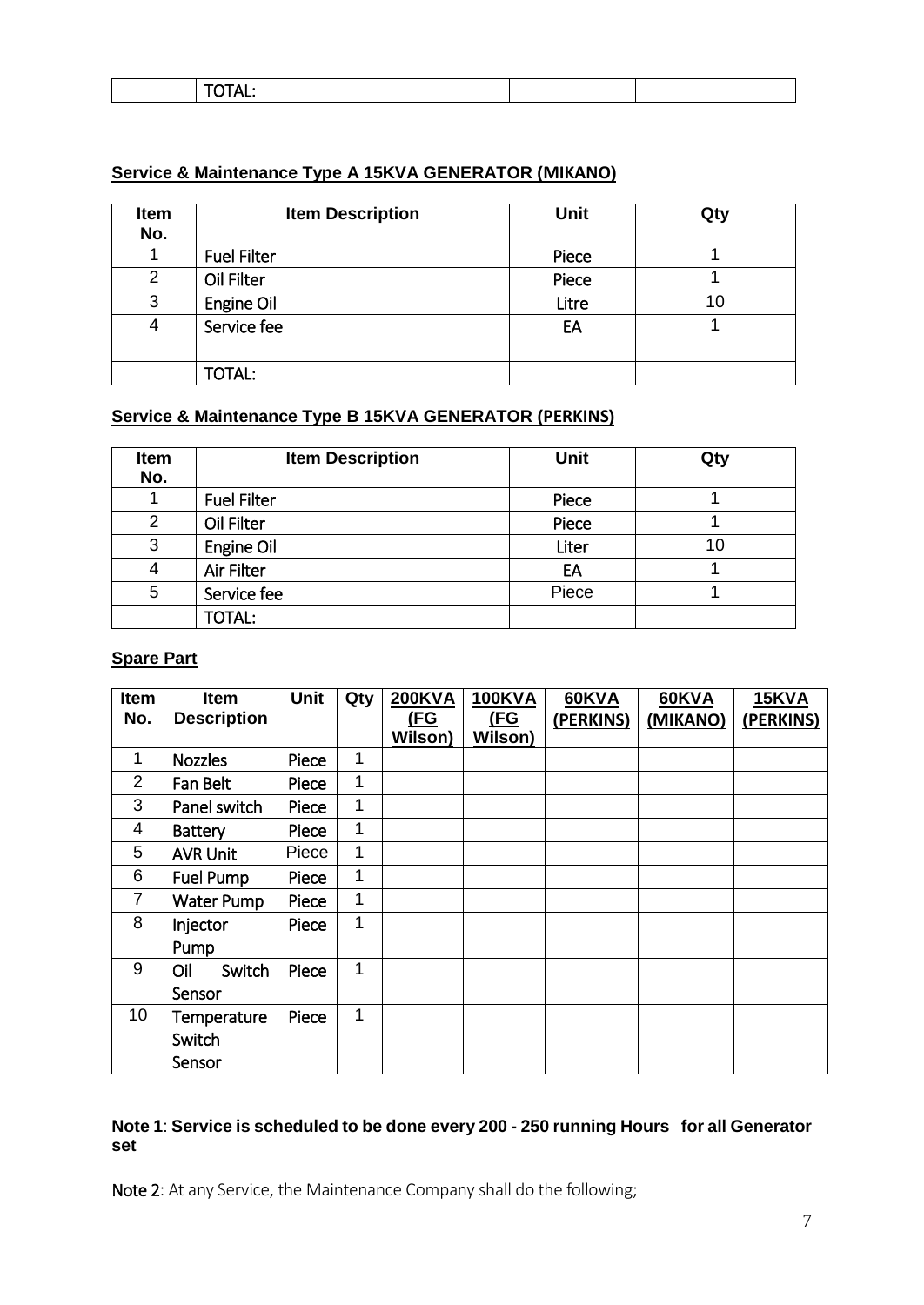Lubrication: Replace lube oil filters and check all connection Ensuring no leaks clean breathers. Check protection switch for correct operation. ii.

Fuel System: Drain water from the fuel system. Check fuel filters Check all fuel connection Clean lift pump strainer Check throttle and governor linkages for free movements Change fuel filters iii. Air System: Check air filter restriction Check vent piping turbo charger and oil drain Inspect turbo charger and oil drain Replace air filter as required

iv. Cooling System: Check and adjust fan belt. (Replace where necessary) Check coolant level (Top up as necessary) Check radiator core and tanks for leaking etc Check protection switch

v. Valves: Check and if necessary adjust tip clearance.

vi. DC/AC: Check battery and charging system and all connections Check alternator belts, check all AC power connections.

MCCB cable lug connections etc. Visual Inspection of alternator Air gaps. Check contractor panel and Lamps.

vii. Control System: Check control system and PCB status.

viii. Exhaust System: Visual Check of exhaust fumes.

ix. Test: Simulate mains failure to ensure correct starting, recording time taken to start.

Continue to operate in a 'No load' condition and record operating temperatures, pressures, frequency and voltage.

x. Reports. Prepare report detailing all test data, consumables used and recommendations. The report will give the mechanical and electrical condition of each generator at the time of service which must be signed by IOM representative during the time of service to make sure the service has been carried out. The same service report copy will be attached to the invoice and presented to IOM. Recommendations for any repair needed should also be given. Approximate cost of such repair should be given but work should only be carried out only with written consent of IOM.

i.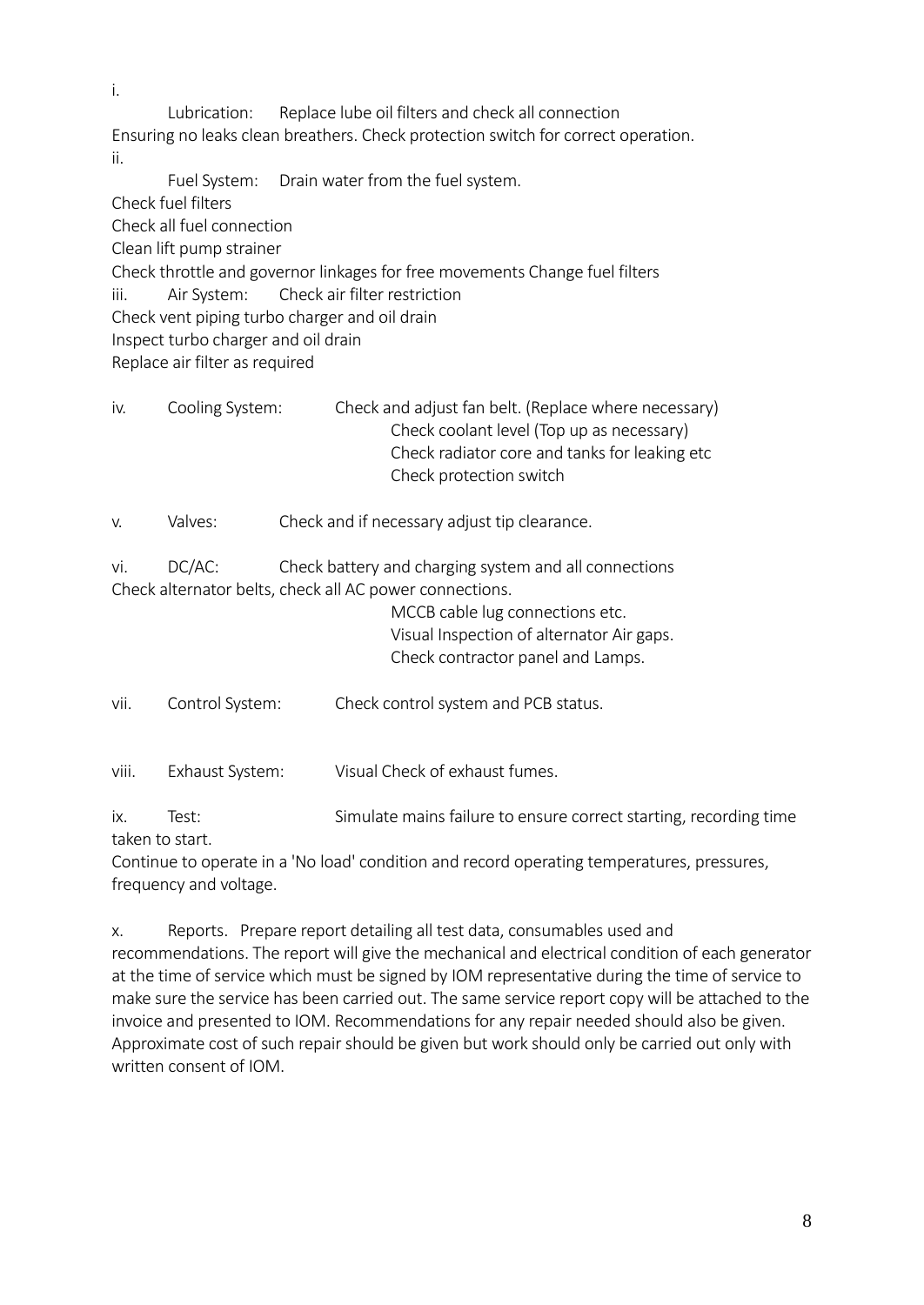# 2. Corrupt, Fraudulent, and Coercive Practices

IOM requires that all IOM Staff, manufacturers, suppliers or distributors, observe the highest standard of ethics during the procurement and execution of all contracts. IOM shall reject any proposal put forward by Suppliers, or where applicable, terminate their contract, if it is determined that they have engaged in corrupt, fraudulent, collusive or coercive practices. In pursuance of this policy, IOM defines for purposes of this paragraph the terms set forth below as follows:

- Corrupt practice means the offering, giving, receiving or soliciting, directly or indirectly, of anything of value to influence the action of the Procuring/Contracting Entity in the procurement process or in contract execution;
- Fraudulent practice is any act or omission, including a misrepresentation, that knowingly or recklessly misleads, or attempts to mislead, the Procuring/Contracting Entity in the procurement process or the execution of a contract, to obtain a financial gain or other benefit to avoid an obligation;
- Collusive practice is an undisclosed arrangement between two or more bidders designed to artificially alter the results of the tender procedure to obtain a financial gain or other benefit;
- Coercive practice is impairing or harming, or threatening to impair or harm, directly or indirectly, any participant in the tender process to influence improperly its activities in a procurement process, or affect the execution of a contract

# 3. Conflict of Interest

All Suppliers found to have conflicting interests shall be disqualified to participate in the procurement at hand. A Supplier may be considered to have conflicting interest under any of the circumstances set forth below:

- A Supplier has controlling shareholders in common with another Supplier;
- A Supplier receives or has received any direct or indirect subsidy from another Supplier;
- A Supplier has the same representative as that of another Supplier for purposes of this quotation;
- A Supplier has a relationship, directly or through third parties, that puts them in a position to have access to information about or influence on the Quotation of another or influence the decisions of the Mission/Procuring Entity regarding this quotation process;
- A Supplier submits more than one Quotation in this Quotation process;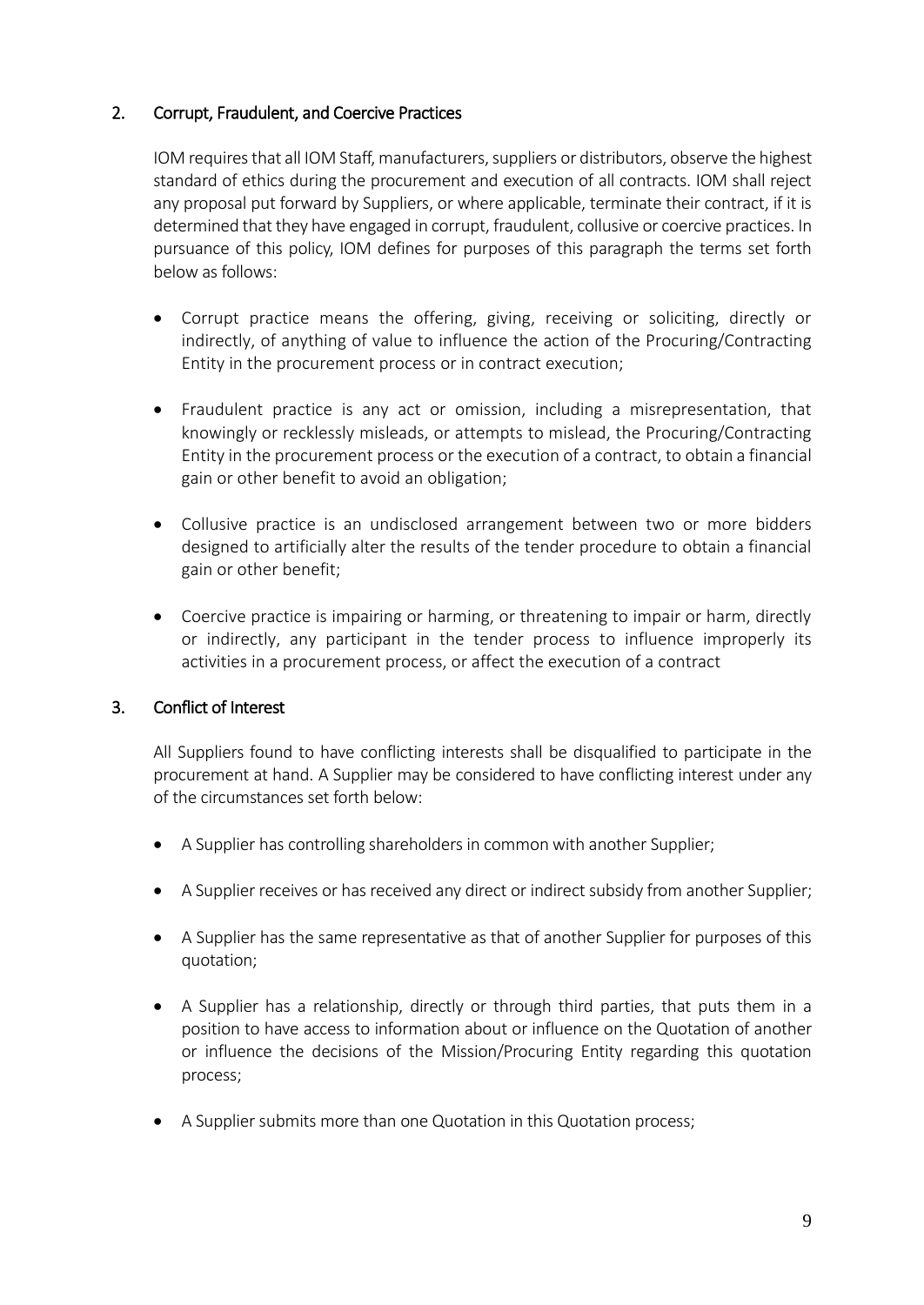A Supplier who participated as a consultant in the preparation of the design or technical specifications of the Goods and related services that are subject of this quotation process.

# 4. Eligible Suppliers

Only Suppliers that are determined to be qualified shall be considered for award. The Supplier shall fill up and submit the standard IOM Vendor Information Sheet (VIS) (Annex D) to establish their eligibility together with the Quotation.

# 5. Cost of Preparing the Quotation

The Supplier shall bear all costs associated with the preparation and submission of his Quotation and IOM will not in any case be responsible and liable for the costs incurred.

# 6. Errors, omissions, inaccuracies and clarifications

The documents and forms requested for the purpose of soliciting Quotations shall form part of the Contract; hence care should be taken in completing these documents.

Suppliers shall not be entitled to base any claims on errors, omissions, or inaccuracies made in the Quotation Documents.

Suppliers requiring any clarifications on the content of this document may notify the IOM in writing at the following address.

For any clarification regarding this the Project, please send requests for clarification to [imasih@iom.int](mailto:imasih@iom.int) and [eani@iom.int](mailto:eani@iom.int), with [procurementmaiduguri@iom.int](mailto:procurementmaiduguri@iom.int) in cc not later 12:00 hours 8th November, 2019

IOM will respond to any request for clarification received on or before *at least 02 working day before submission of quotations*. Copies of the response including description of the clarification will be given to all Suppliers who received this General Instruction, without identifying the source of the inquiry.

# 7. Confidentiality and Non-Disclosure

All information given in writing to or verbally shared with the Supplier in connection with this General Instruction is to be treated as strictly confidential. The Supplier shall not share or invoke such information to any third party without the prior written approval of IOM. This obligation shall continue after the procurement process has been completed whether or not the Supplier is successful.

# 8. IOM's Right to Accept any Quotation and to Reject any and all Quotations

 IOM reserves the right to accept or reject any Quotation, and to cancel the procurement process and reject all Quotations, at any time prior to award of contract, without thereby incurring any liability to the affected Supplier/s or any obligation to inform the affected Supplier/s of the ground for IOM's action.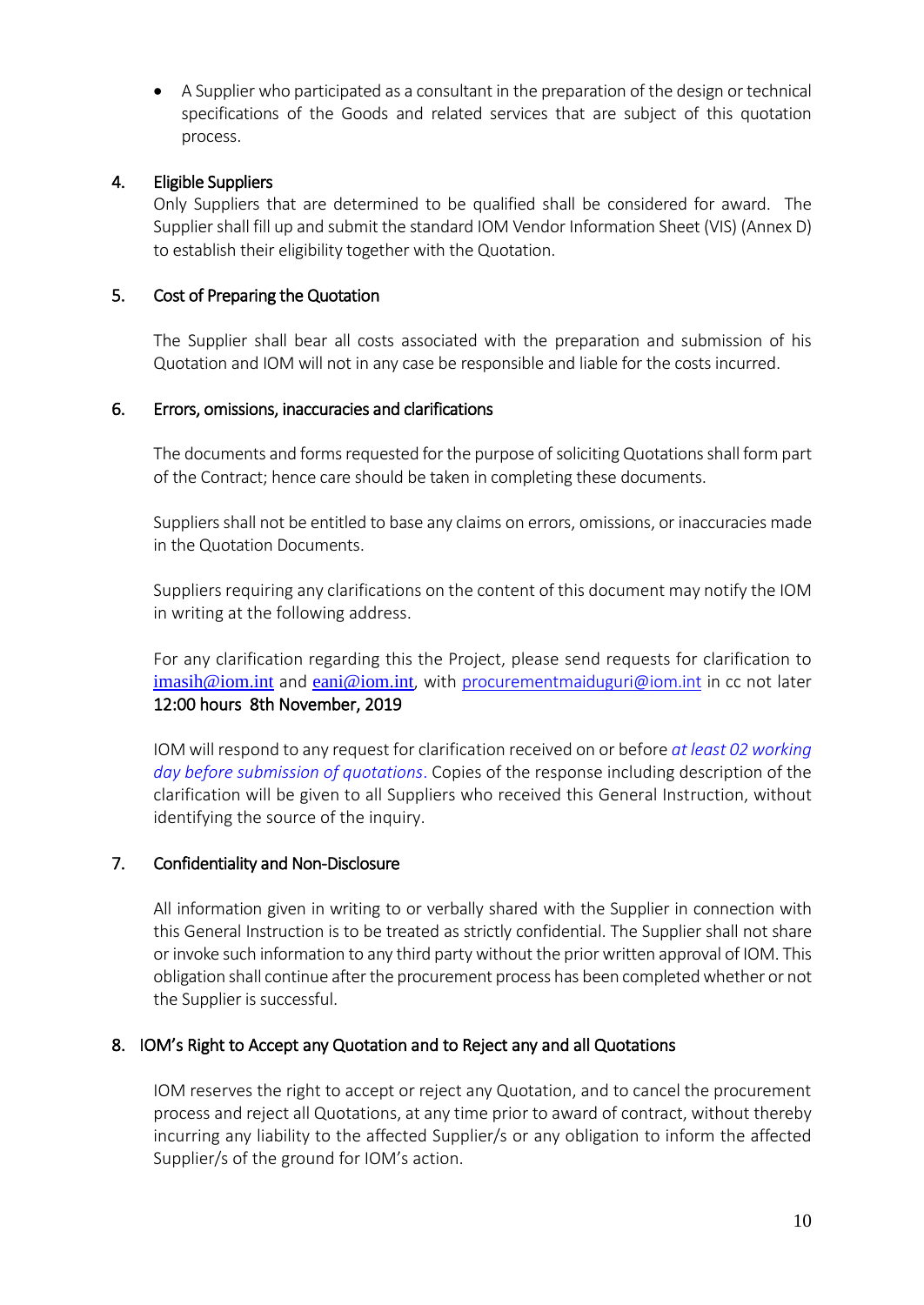## 9. Requirements

### 9.1 Quotation Documents

The following shall constitute the Quotation Documents to be submitted by the Suppliers:

- a.) Quotation Form (Annex A). This should be signed and stamped
- b.) Price Schedule Form (Annex B)
- c.) Technical Specifications Form (Annex C)
- d.) Vendor Information Sheet (Annex D) (for Registered Vendors with IOM, not applicable)
- i. Company profile; should include but not limited to
- ii.Company contacts
- iii. Company physical address
- iv. Business testimonials from other clientele you have offered the services to.
- v.Business registration (CAC) certificate
- vi. Bank details
- e.) Proforma Contract<sup>1</sup> or PO Standard Terms and Conditions (Annex E) NA
- g.) Proforma Bank Guarantee for Advance Payment (Annex F) NA

### Suppliers are required to use the forms provided as Annexes in this document.

## 9.2 Quotation Form

The Quotation Form (Annex A) and other required documents shall be duly signed and accomplished and typewritten or written in indelible ink. Any correction made to the prices, rates or to any other information shall be rewritten in indelible ink and initialed by the person signing the Quotation Form.

The language of the Quotations shall be in English and prices shall be quoted in NGN (Nigerian Naira), exclusive of VAT.

Prices quoted by the Supplier shall be fixed during Supplier performance of the contract and not subject to price escalation and variation on any account, unless otherwise approved by IOM. A submitted quotation with an adjustable price quotation will be treated as non-responsive and will be rejected.

## 9.3 Validity of Quotation Price

The Quotation shall remain valid for a minimum period of 12 months (1 year), after the deadline for submission.

In exceptional circumstances, prior to expiry of the period of validity of quotations, IOM may request that the Suppliers extend the period of validity for a specified additional period. The request and the response there to shall be made in writing.

<u>.</u>

<sup>&</sup>lt;sup>1</sup> If applicable in lieu of Purchase Order.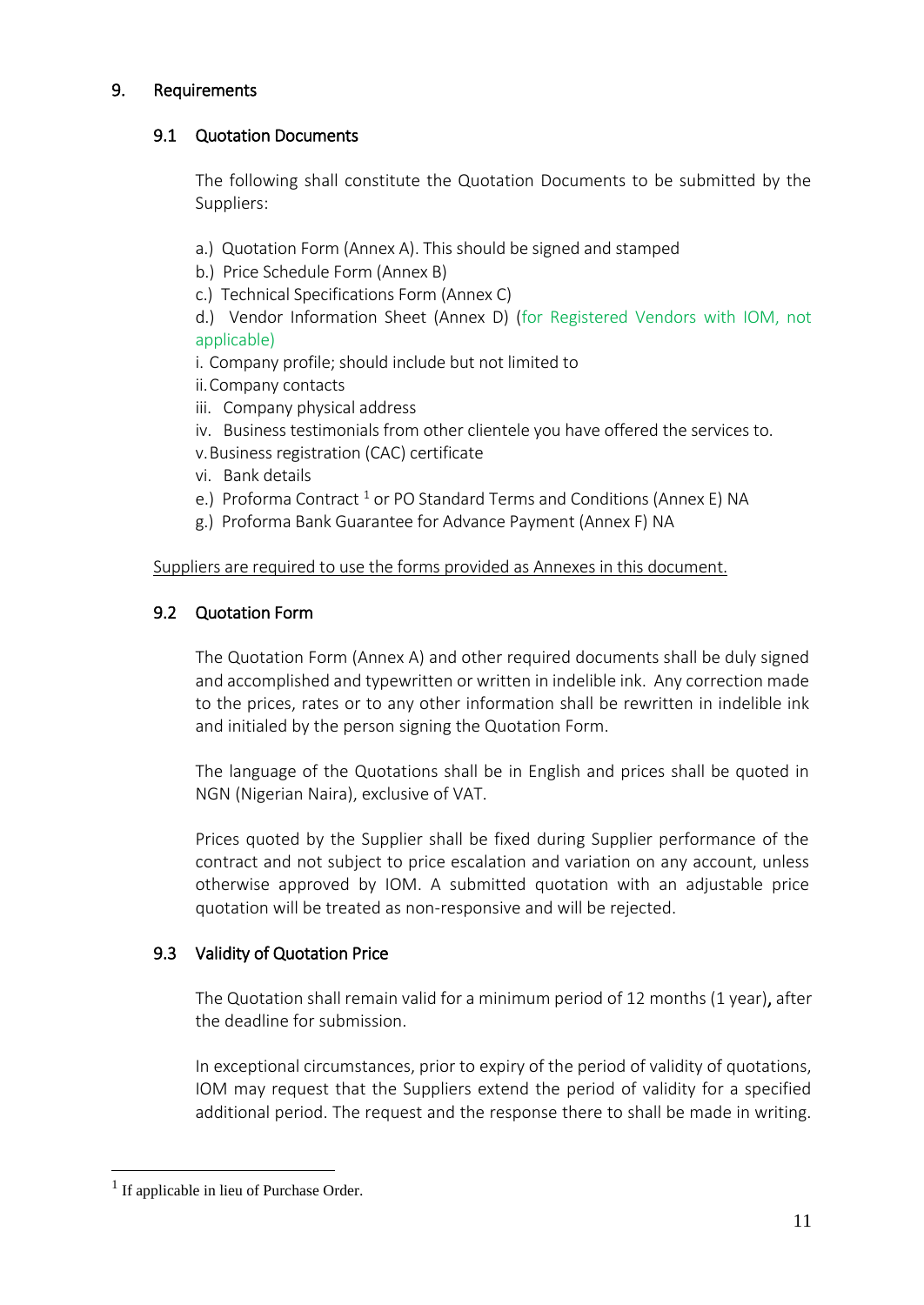A supplier agreeing to the request will not be required or permitted to modify its quotation.

# 9.4 Documents Establishing Supplier's Eligibility and Qualification

The Supplier shall furnish, as part of its Quotation, documents establishing the Supplier's eligibility to submit Quotation and its qualifications to perform the contract if its Quotation is accepted. The IOM's standard Vendors Information Sheet (**Annex D**) shall be used for this purpose.

In the case of a Supplier not doing business within the Mission's country, the Supplier is or will be (if awarded the contract) represented by an Agent in that country equipped, and be able to carry out the Supplier's maintenance, repair and spare parts-stocking obligations prescribed in the Conditions of Contract and/or Technical Specifications*.*

# 10. Submission of Quotation Documents

Quotation must be submitted in a sealed envelope. The Suppliers must seal the "Original" and "Copy" of the Quotation Documents as stated in item 9.1 (Quotation Documents) and shall be addressed to IOM Maiduguri Sub-Office at No. 4, Gombole, Giwa Barrack Road, Opp. Capital Primary School, Maiduguri, Borno State.

Quotation shall be submitted by hand to the above address on or before 15<sup>th</sup> November 2019, 12:00 local time. Late<sup>2</sup> Quotations will not be accepted.

Envelop should be marked as: LTA for Repair and Maintenance of Generator sets

## 11. Opening of Quotations.

At the indicated time and place, the opening of Quotations shall be carried out by IOM in the presence of the Suppliers who wish to attend. IOM reserve the right to conduct opening of Quotations in public or not.

# 12. Acceptance of Quotations.

IOM is not bound to take an immediate decision on the acceptability or unacceptability of Quotations at the time of their opening.

## 13. Rejection of Quotations

<u>.</u>

Quotation can be rejected for the following reasons:

- (a) The Quotation is not presented in accordance with this General Instruction;
- (b) The Quotation Form or any document which is part of the Quotation

 $2 \text{ Quotation delivered beyond the prescribed date and time shall be considered late, the envelope shall be.}$ immediately returned to the Contractor unopened. The date and time of submission of the quotation shall be recorded. A quotation submission log shall be prepared for the purpose.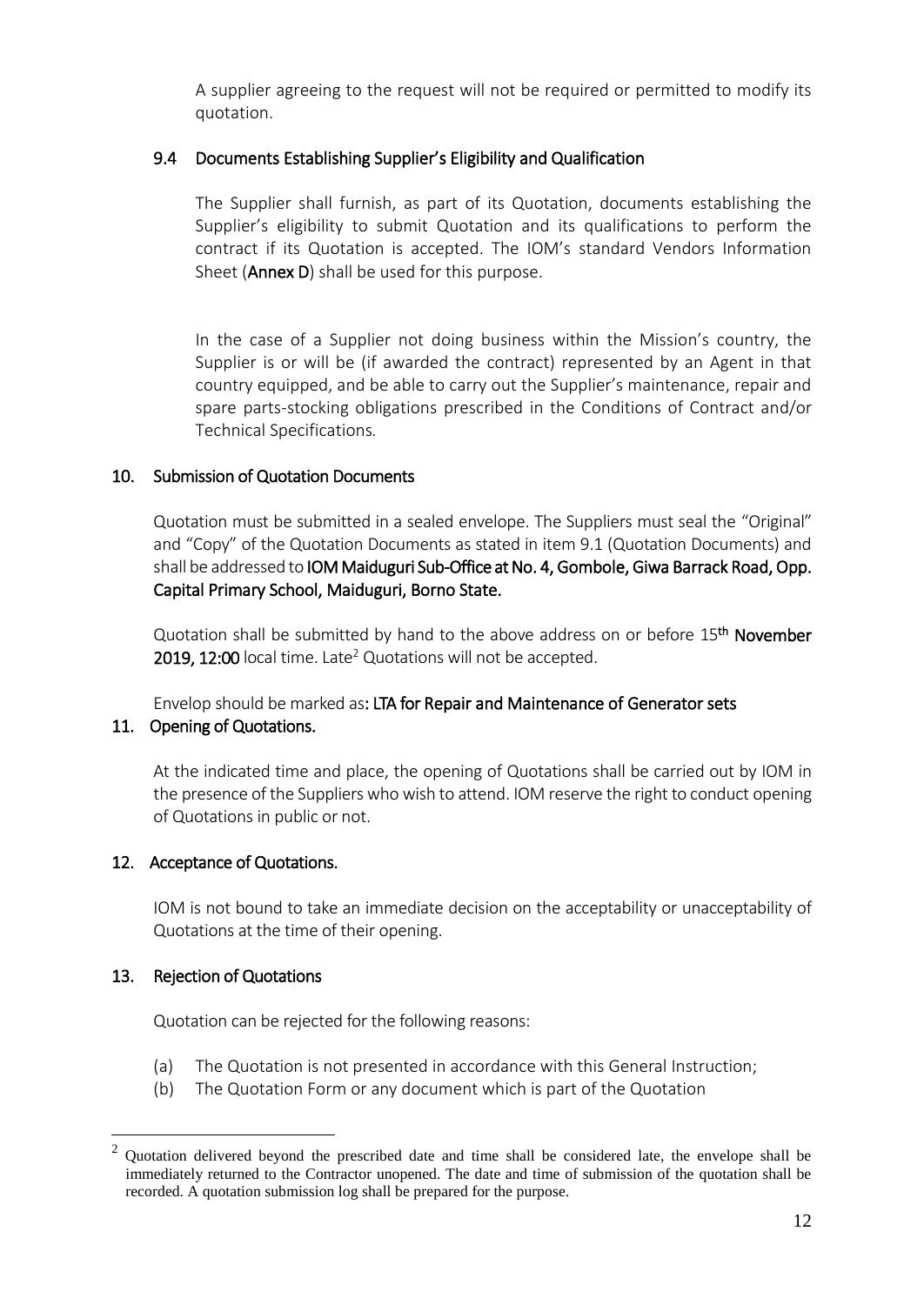Document is not signed;

- (d) The Supplier is currently under list of blacklisted suppliers;
- (e) The Supplier offer imposes certain basic conditions unacceptable to IOM
- (f) The offered price is above the approved budget

IOM is not bound to accept any offer received and reserves the right to waive any minor defect in an offer, provided, however, that such minor defect (i) does not modify the substance of the offer and (ii) does not change the relative ranking of the Suppliers.

### 14. Evaluation of Quotations

IOM shall evaluate and compare the Quotations on the basis of the following:

- (a) Completeness and responsiveness of the documents mentioned in 9.1
- (b) Compliance with technical specifications including delivery requirement
- (c) Price
- (d) Business testimonials from other clientele you have offered the services to.

Arithmetical errors will be corrected on the following basis. If there is a discrepancy between the unit price and the total price that is obtained by multiplying the unit price and quantity, the unit price shall prevail, and the total price shall be corrected. If the Supplier does not accept the correction of the errors, its Quotation will be rejected. If there is a discrepancy between words and figures, the amount in words will prevail.

### 15. Post Qualification

Prior to award, post-qualification will be carried out by IOM to further determine the selected Supplier's technical and financial capability to perform the contract. IOM shall verify and validate any documents/information submitted and shall conduct ocular inspection of the office, plant and equipment.

#### 16. Award of Contract

The Supplier that has submitted the lowest evaluated Price, substantially responsive to the requirements of this General Instruction and who has been determined to be qualified to perform the contract shall be selected and awarded the contract.

IOM shall notify the selected Supplier through a Notice of Award. IOM shall also notify in writing, the other Suppliers who were not selected without disclosing the reason for rejection.

#### 17. Delivery Site and Period of Delivery

The goods should be delivered at the following delivery site/s:

International Organization for Migration (IOM) No 4 Gombole road opposite Capital school Barracks road Maiduguri, Borno State IOM warehouse Maiduguri. IOM Warehouse @ Industrial area Pompomari by-pass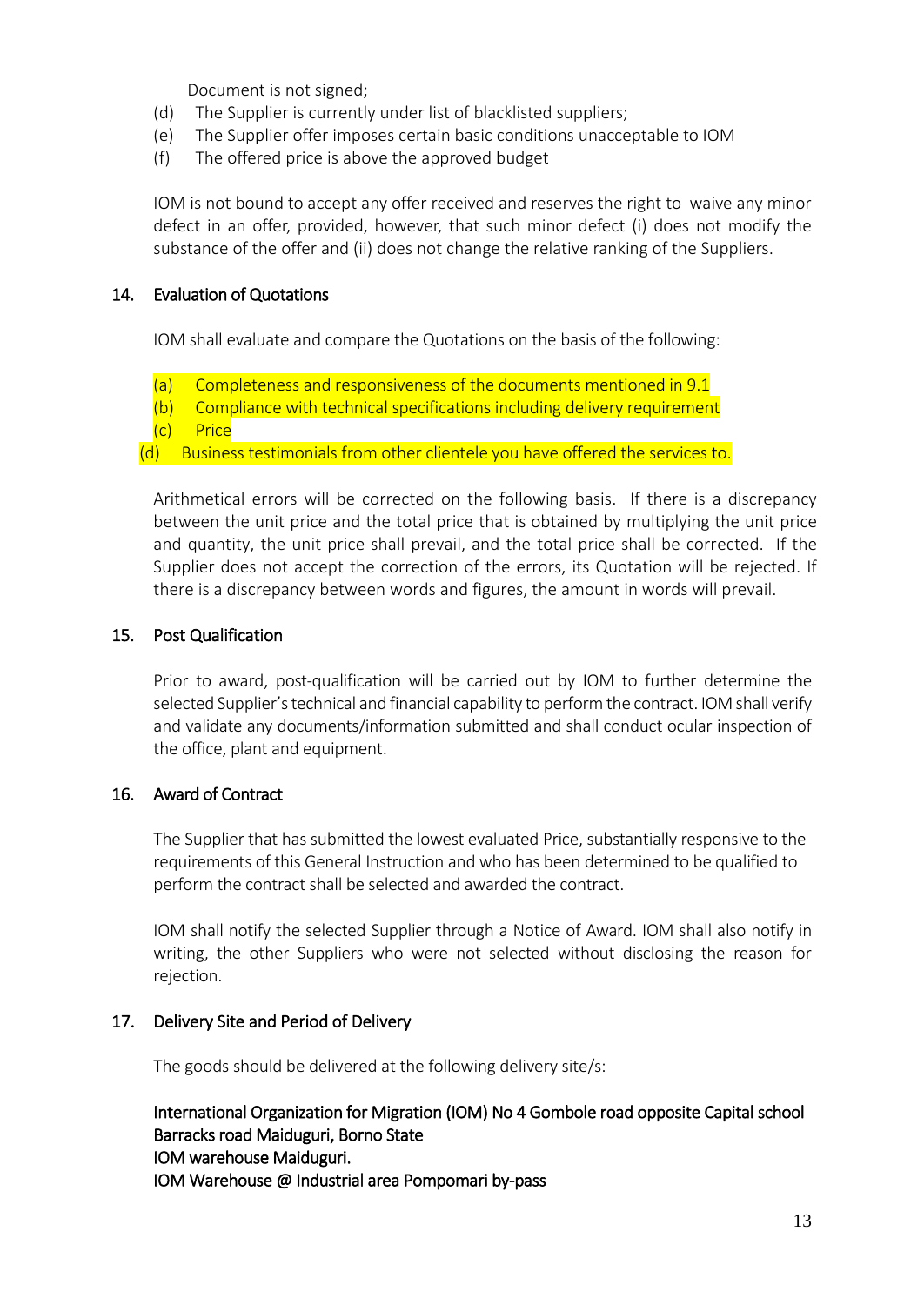### 18. Liquidated Damages

If the Supplier fails to deliver any or all of the goods within the period specified in Clause 17 above, a penalty payment of 0.1% of the price of the undelivered goods for every day of breach of the delivery schedule by the Supplier will be requested.

### 19. Payment

Payment shall be made only upon IOM's acceptance of the goods, and upon IOM's receipt of invoice describing the goods delivered.

IOM may grant an advance payment equivalent to maximum of 10% of the Contract Amount upon submission of a claim and a Bank Guarantee for the equivalent amount valid until the goods are delivered and in the form provided in Annex E. The bank guarantee may be waived if the advanced amount is less than USD Ten Thousand Dollars (USD10,000).

### 20. Warranty

Warranty shall be quoted based on the standard warranties provided by the manufacturer unless specified in the Technical Specifications of this General Instruction. A Warranty Certificate shall be provided by the Supplier.

## 21. Settlement of Dispute

The United Nations Commission on International Trade Law (UNCITRAL) arbitration rules will apply for any dispute, controversy or claim that will arise in relation to the procurement process.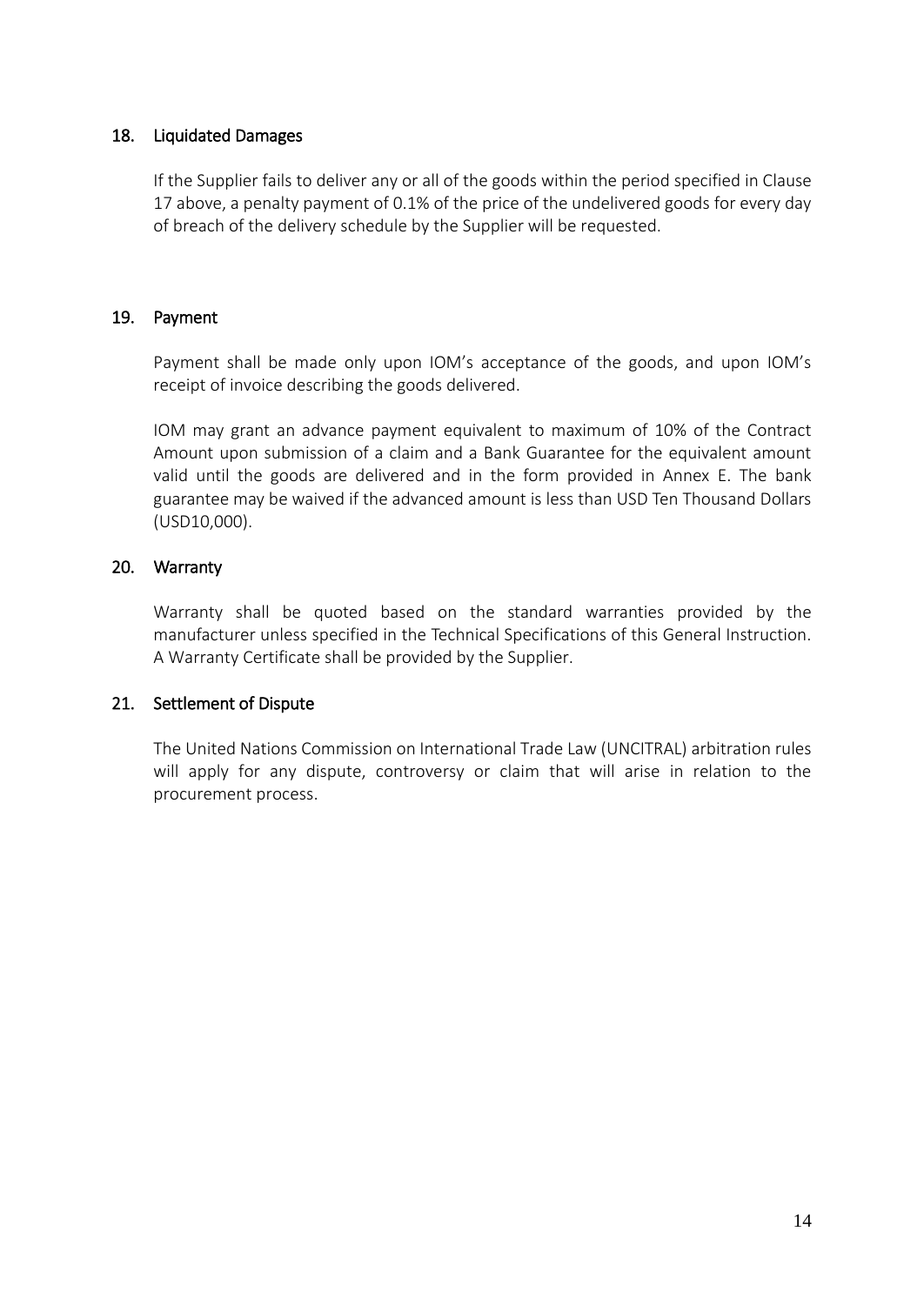#### Annex A

# QUOTATION FORM

| Date | $\sim$ : |  |
|------|----------|--|
| To   |          |  |
|      |          |  |

Having examined the General Instruction for the Supply and Delivery of "LTA for Supply of Emergency Shelter Kits", the receipt of which is hereby duly acknowledge, I, representing *[name of company]* offer to supply and deliver the requested goods in conformity with the General Instruction for the total amount of *[total bid amount in words and figures and currencies]* in accordance with the Price Schedule (Annex B) which is herewith attached and form part of this Quotation.

I undertake if my offer is accepted, to deliver the goods in accordance with the delivery schedule set out in the Price Schedule.

I agree to abide by this Quotation for the Validity Period specified in the General Instruction which may be accepted at any time before the expiration of that period.

Until a formal contract is prepared and executed, this Quotation Form, together with your Notice of Award shall constitute a binding agreement between us.

I hereby certify that this Quotation complies with the requirements stipulated in the General Instruction.

Dated this day of the 20 and 20 and 20 and 20 and 20 and 20 and 20 and 20 and 20

*[Signature over printed name] [In the capacity of]*

\_\_\_\_\_\_\_\_\_\_\_\_\_\_\_\_\_\_\_\_\_\_\_\_ \_\_\_\_\_\_\_\_\_\_\_\_\_\_\_\_\_\_\_\_\_\_\_\_\_\_\_\_\_\_\_\_

Duly authorized to sign Quotation for and on behalf of \_\_\_\_\_\_\_\_\_\_\_\_\_\_\_\_\_\_\_\_\_\_\_\_\_\_\_\_\_\_\_\_\_\_\_\_ [*name of company*]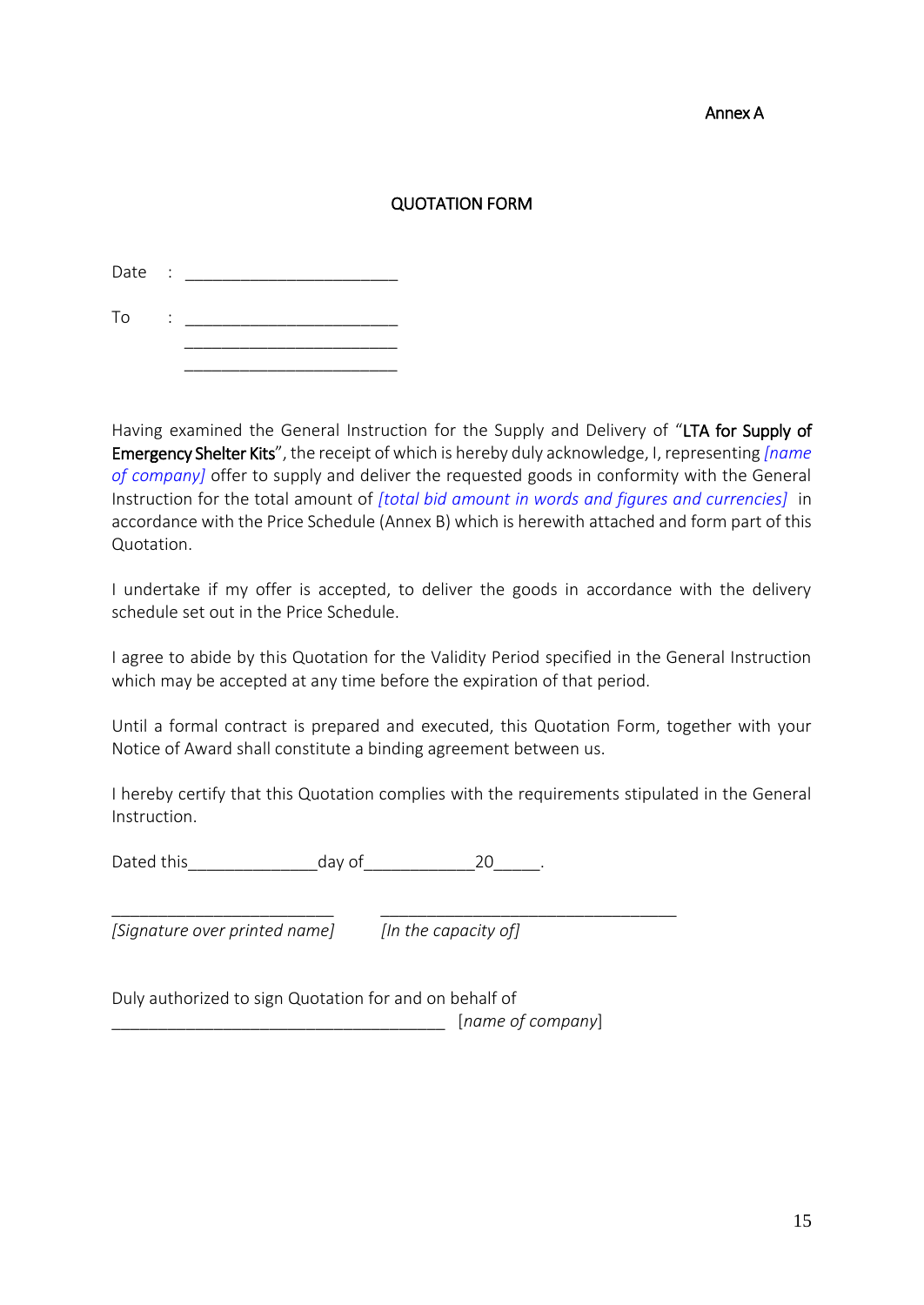Annex B

#### PRICE SCHEDULE FORM

Project : IOM Emergency Response Programs in Nigeria Title of work : LTA for Repair and Maintenance of Generator sets PR Ref No.

: PR-NG30

**Service & Maintenance Type A 200KVA GENERATOR (FG Wilson)**

| <b>Item</b><br>No. | <b>Item Description</b> | <b>Unit</b> | Qty |
|--------------------|-------------------------|-------------|-----|
|                    | <b>Fuel Filter</b>      | Piece       |     |
| 2                  | Oil Filter              | Piece       |     |
| 3                  | Engine Oil              | Liter       | 10  |
| 4                  | Service fee             | EA          |     |
|                    |                         |             |     |
|                    | <b>TOTAL:</b>           |             |     |

### **Service & Maintenance Type B 200KVA GENERATOR (FG Wilson)**

| <b>Item</b><br>No. | <b>Item Description</b> | Unit  | Qty |
|--------------------|-------------------------|-------|-----|
|                    | <b>Fuel Filter</b>      | Piece |     |
| 2                  | Oil Filter              | Piece |     |
| 3                  | Engine Oil              | Liter | 10  |
| 4                  | Air Filter              | EA    |     |
| 5                  | Service fee             | Piece |     |
|                    | <b>TOTAL:</b>           |       |     |

#### **Service & Maintenance Type A 100KVA GENERATOR (FG Wilson)**

| Item<br>No. | <b>Item Description</b> | <b>Unit</b> | Qty |
|-------------|-------------------------|-------------|-----|
|             | <b>Fuel Filter</b>      | Piece       |     |
| 2           | Oil Filter              | Piece       |     |
| 3           | Engine Oil              | Liter       | 10  |
| 4           | Service fee             | EA          |     |
|             |                         |             |     |
|             | <b>TOTAL:</b>           |             |     |

# **Service & Maintenance Type B 100KVA GENERATOR (FG Wilson)**

| Item<br>No. | <b>Item Description</b> | Unit | Qty |
|-------------|-------------------------|------|-----|
|-------------|-------------------------|------|-----|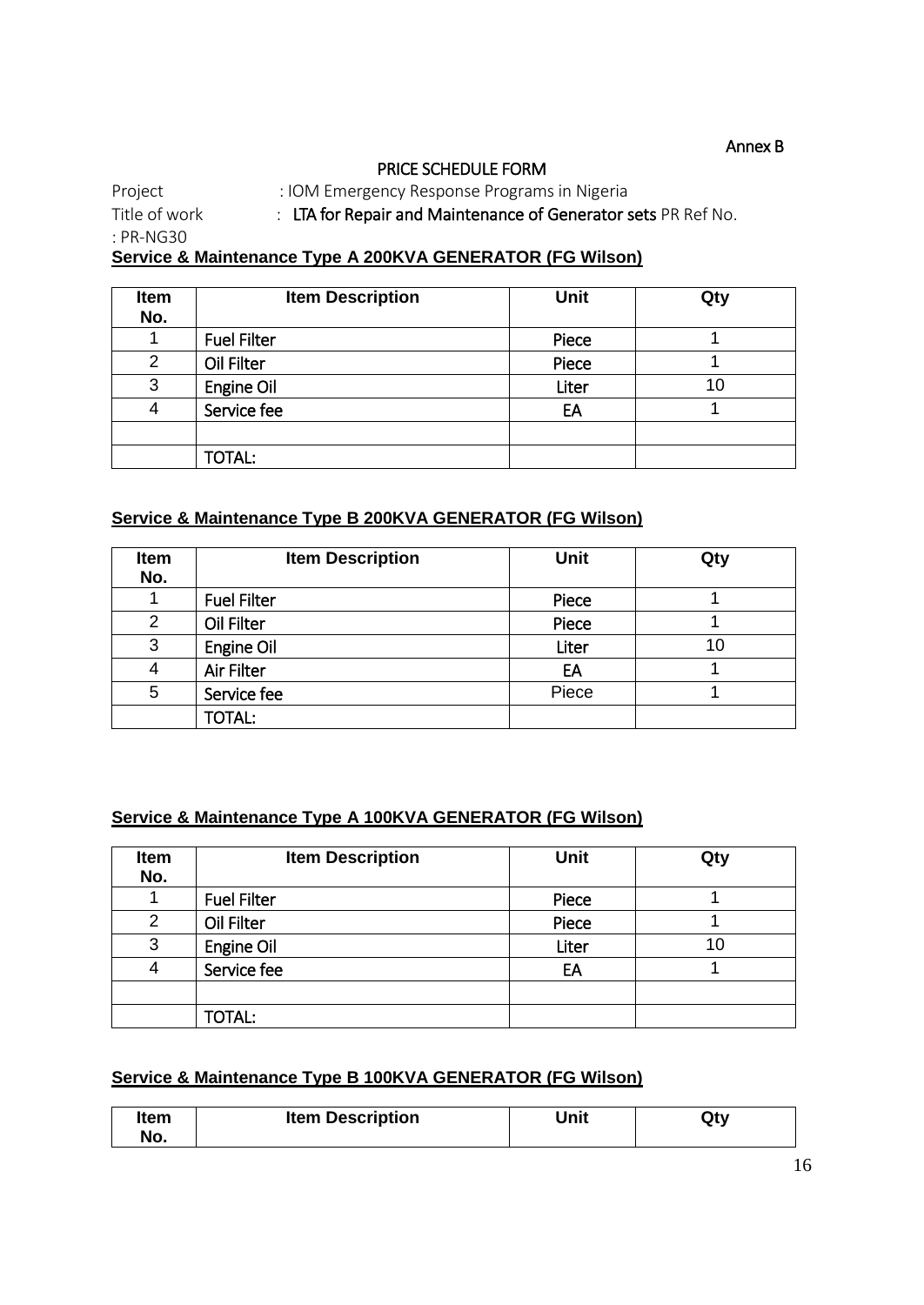|   | <b>Fuel Filter</b> | Piece |    |
|---|--------------------|-------|----|
| 2 | Oil Filter         | Piece |    |
| 3 | Engine Oil         | Liter | 10 |
| 4 | Air Filter         | EA    |    |
| 5 | Service fee        | Piece |    |
|   | <b>TOTAL:</b>      |       |    |

# **Service & Maintenance Type A 60KVA GENERATOR (PERKINS)**

| Item<br>No. | <b>Item Description</b> | <b>Unit</b> | Qty |
|-------------|-------------------------|-------------|-----|
|             | <b>Fuel Filter</b>      | Piece       |     |
| 2           | Oil Filter              | Piece       |     |
| 3           | Engine Oil              | Liter       | 10  |
| 4           | Service fee             | EA          |     |
|             |                         |             |     |
|             | TOTAL:                  |             |     |

# **Service & Maintenance Type B 60KVA GENERATOR (PERKINS)**

| Item<br>No. | <b>Item Description</b> | <b>Unit</b> | Qty |
|-------------|-------------------------|-------------|-----|
|             | <b>Fuel Filter</b>      | Piece       |     |
| 2           | Oil Filter              | Piece       |     |
| 3           | Engine Oil              | Liter       | 10  |
| 4           | Air Filter              | EA          |     |
| 5           | Service fee             | Piece       |     |
|             | <b>TOTAL:</b>           |             |     |

# **Service & Maintenance Type A 60KVA GENERATOR (PERKINS)**

| Item<br>No. | <b>Item Description</b> | <b>Unit</b> | Qty |
|-------------|-------------------------|-------------|-----|
|             | <b>Fuel Filter</b>      | Piece       |     |
| 2           | Oil Filter              | Piece       |     |
| 3           | Engine Oil              | Liter       | 10  |
| 4           | Service fee             | EA          |     |
|             |                         |             |     |
|             | <b>TOTAL:</b>           |             |     |

### **Service & Maintenance Type B 60KVA GENERATOR (MIKANO)**

| <b>Item Description</b><br>Item<br>No. | Unit | Qty |
|----------------------------------------|------|-----|
|----------------------------------------|------|-----|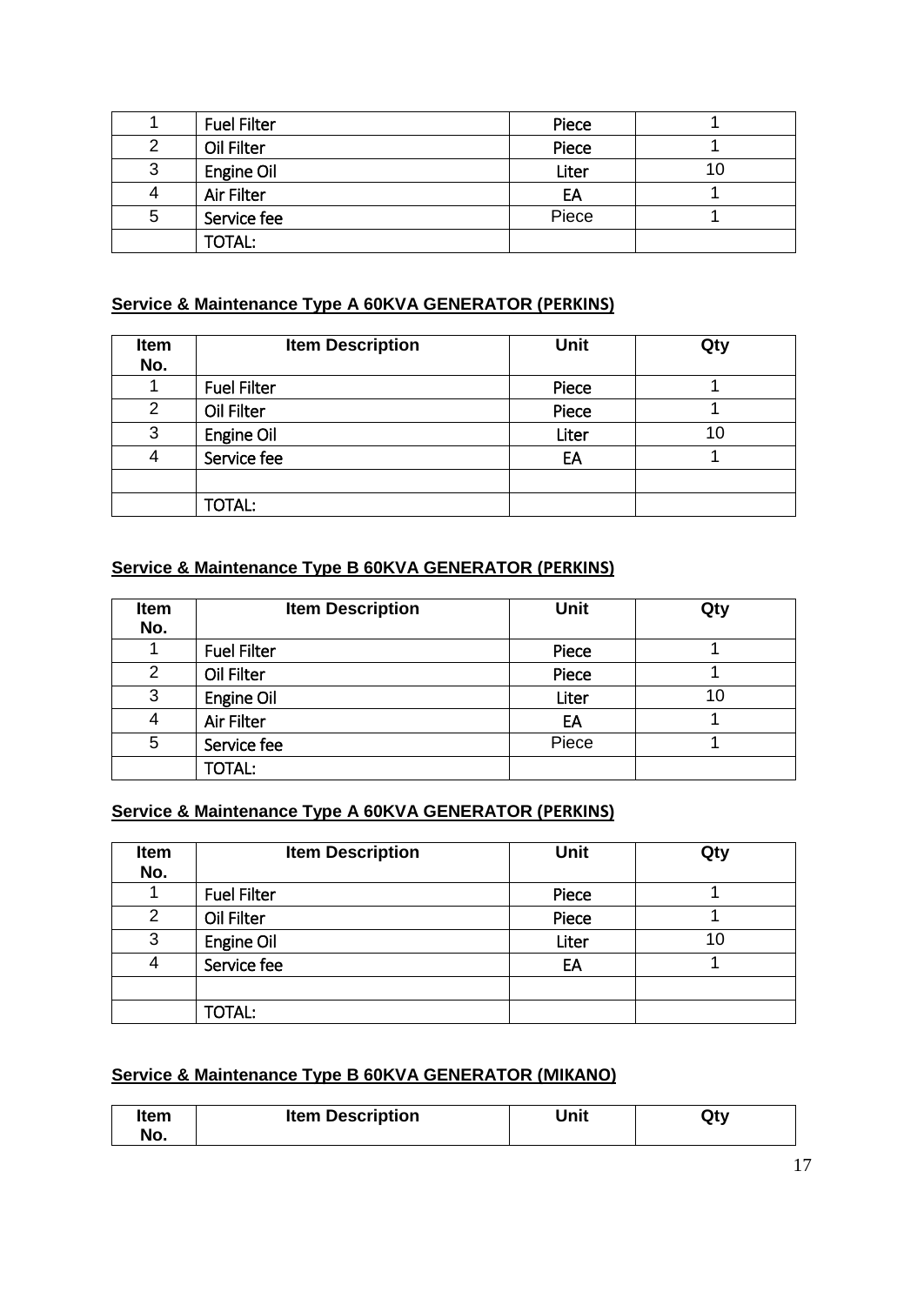|   | <b>Fuel Filter</b> | Piece |    |
|---|--------------------|-------|----|
| 2 | Oil Filter         | Piece |    |
| 3 | Engine Oil         | Liter | 10 |
| 4 | Air Filter         | EA    |    |
| 5 | Service fee        | Piece |    |
|   | <b>TOTAL:</b>      |       |    |

# **Service & Maintenance Type A 15KVA GENERATOR (MIKANO)**

| Item<br>No.    | <b>Item Description</b> | <b>Unit</b> | Qty |
|----------------|-------------------------|-------------|-----|
|                | <b>Fuel Filter</b>      | Piece       |     |
| $\overline{2}$ | Oil Filter              | Piece       |     |
| 3              | Engine Oil              | Litre       | 10  |
| 4              | Service fee             | EA          |     |
|                |                         |             |     |
|                | <b>TOTAL:</b>           |             |     |

# **Service & Maintenance Type B 15KVA GENERATOR (PERKINS)**

| Item<br>No.    | <b>Item Description</b> | <b>Unit</b> | Qty |
|----------------|-------------------------|-------------|-----|
|                | <b>Fuel Filter</b>      | Piece       |     |
| $\overline{2}$ | Oil Filter              | Piece       |     |
| 3              | Engine Oil              | Liter       | 10  |
| 4              | Air Filter              | EA          |     |
| 5              | Service fee             | Piece       |     |
|                | <b>TOTAL:</b>           |             |     |

# **Spare Part**

| Item<br>No.    | <b>Item</b><br><b>Description</b> | <b>Unit</b> | Qty | <b>200KVA</b><br><u>(FG</u> | <b>100KVA</b><br><u>(FG</u> | 60KVA<br>(PERKINS) | 60KVA<br>(MIKANO) | 15KVA<br>(PERKINS) |
|----------------|-----------------------------------|-------------|-----|-----------------------------|-----------------------------|--------------------|-------------------|--------------------|
|                |                                   |             |     | Wilson)                     | <b>Wilson)</b>              |                    |                   |                    |
| 1              | <b>Nozzles</b>                    | Piece       | 1   |                             |                             |                    |                   |                    |
| 2              | Fan Belt                          | Piece       | 1   |                             |                             |                    |                   |                    |
| 3              | Panel switch                      | Piece       | 1   |                             |                             |                    |                   |                    |
| 4              | <b>Battery</b>                    | Piece       | 1   |                             |                             |                    |                   |                    |
| 5              | <b>AVR Unit</b>                   | Piece       | 1   |                             |                             |                    |                   |                    |
| 6              | Fuel Pump                         | Piece       | 1   |                             |                             |                    |                   |                    |
| $\overline{7}$ | Water Pump                        | Piece       | 1   |                             |                             |                    |                   |                    |
| 8              | Injector                          | Piece       | 1   |                             |                             |                    |                   |                    |
|                | Pump                              |             |     |                             |                             |                    |                   |                    |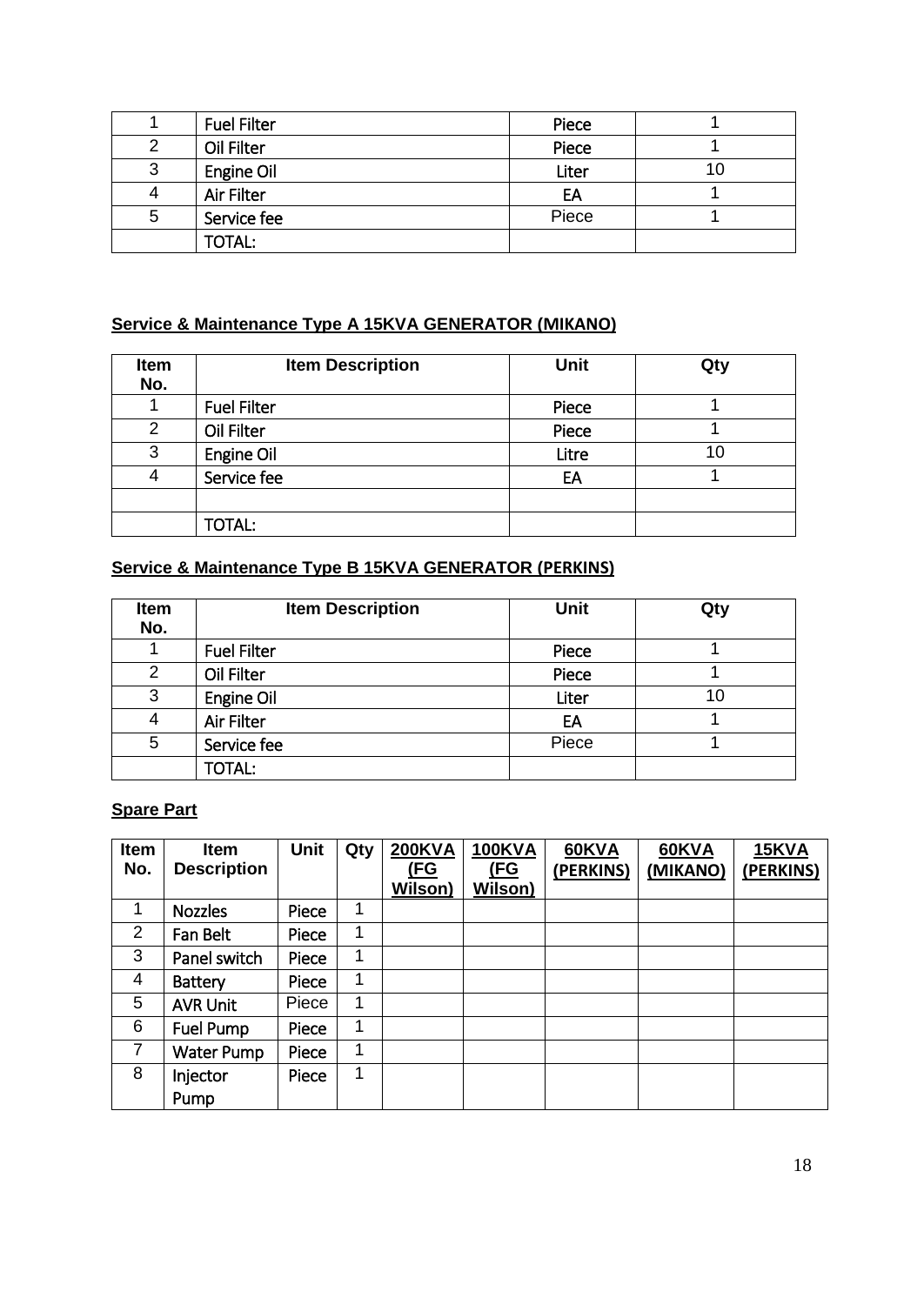| 9  | Switch<br>Oil | Piece |  |  |  |
|----|---------------|-------|--|--|--|
|    | Sensor        |       |  |  |  |
| 10 | Temperature   | Piece |  |  |  |
|    | Switch        |       |  |  |  |
|    | Sensor        |       |  |  |  |
|    |               |       |  |  |  |

Suppliers authorized signature over printed name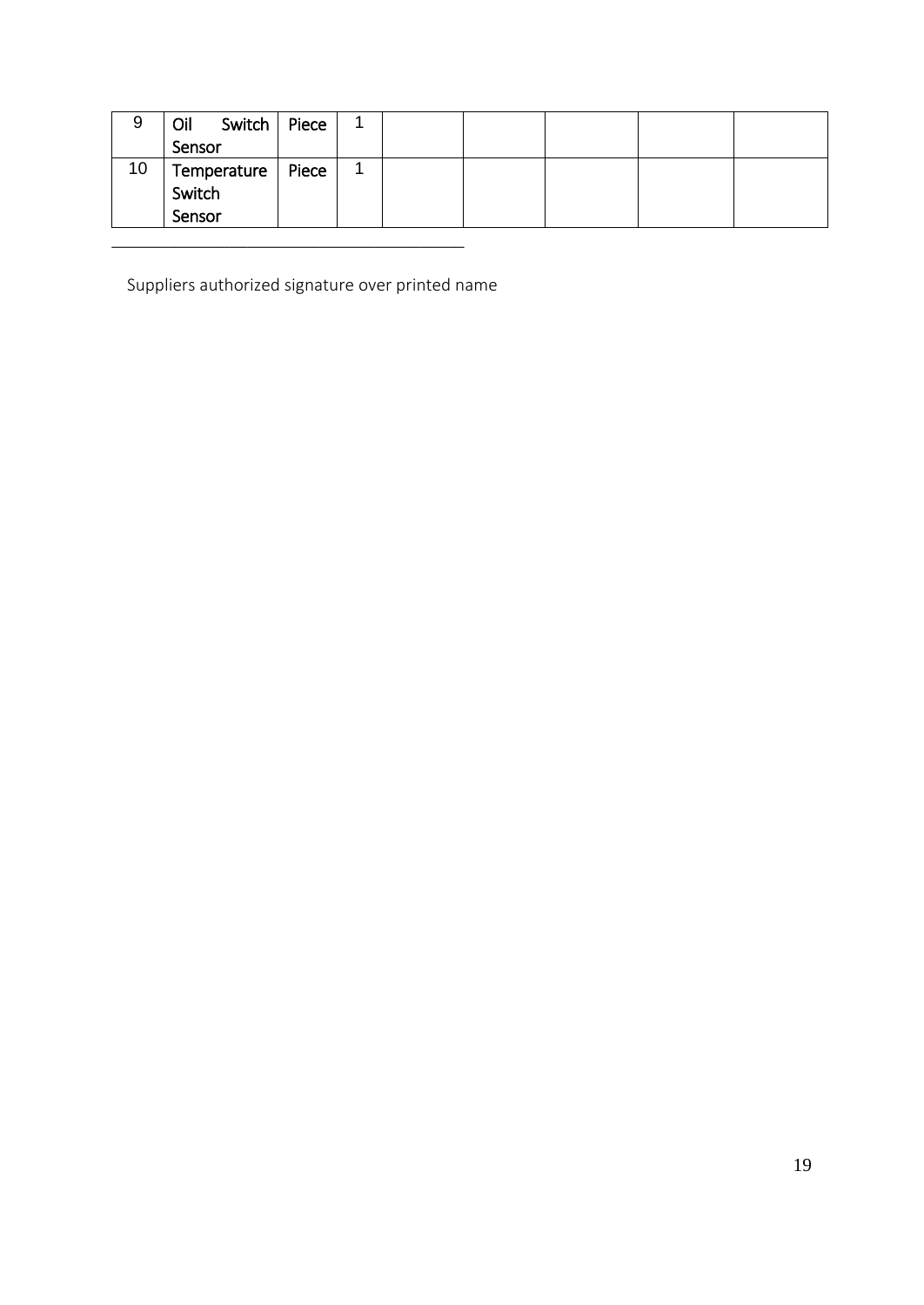Annex C

## TECHNICAL SPECIFICATIONS

*Supplier's authorized signature over printed name*

*\_\_\_\_\_\_\_\_\_\_\_\_\_\_\_\_\_\_\_\_\_\_\_\_\_\_\_\_\_\_\_\_\_\_\_\_\_\_\_*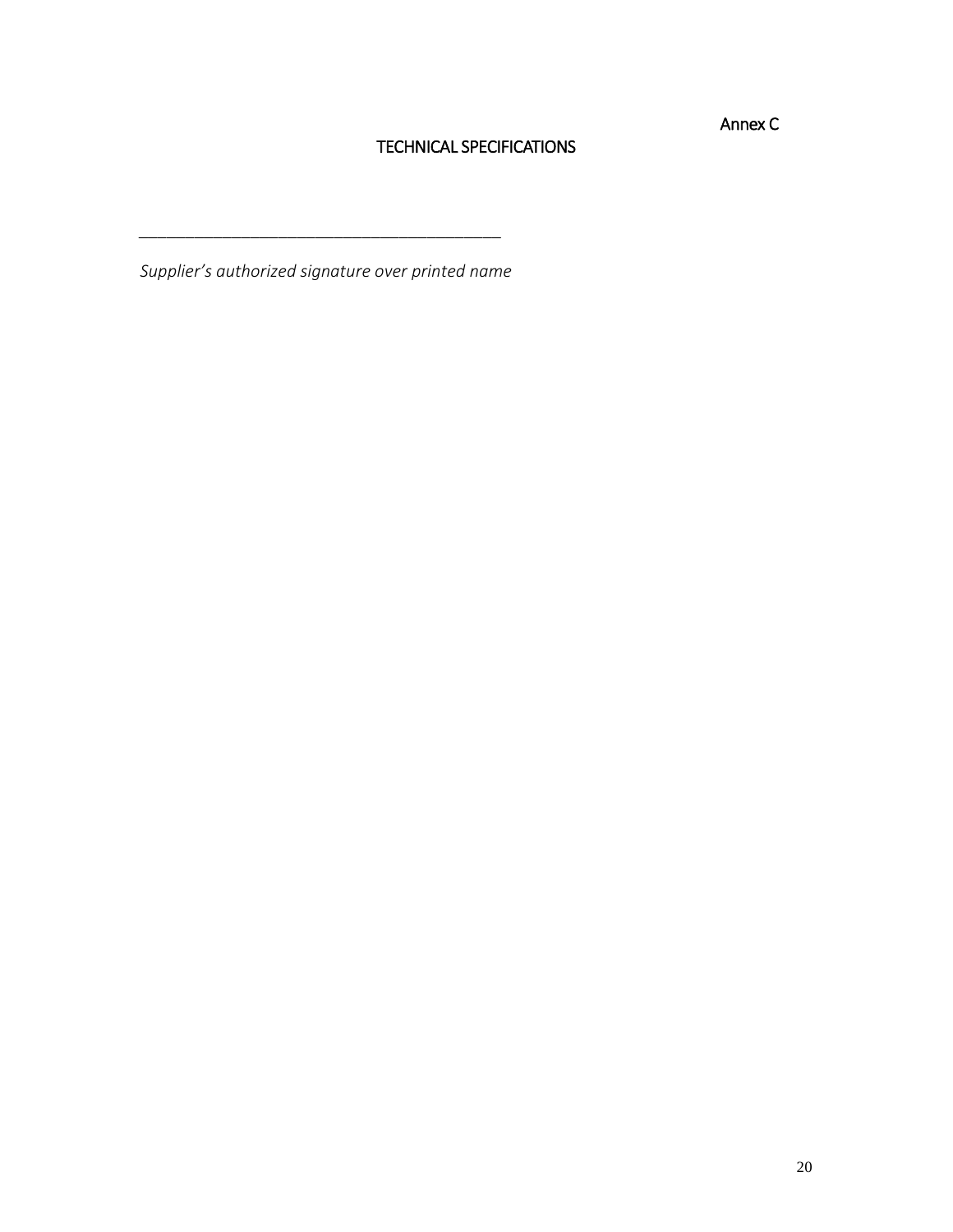### Annex D

# VENDORS INFORMATION SHEET (VIS)

*[insert here IOM Standard Vendors Information Sheet (VIS) and other required eligibility requirement if any]* 

VENDOR INFORMATION SHEET (VIS)

| Name of the Company                                                                     |        |                                                                                  |                     |                             |
|-----------------------------------------------------------------------------------------|--------|----------------------------------------------------------------------------------|---------------------|-----------------------------|
| Address                                                                                 | Leased | Owned                                                                            |                     |                             |
| House No                                                                                |        |                                                                                  |                     |                             |
| <b>Street Name</b>                                                                      |        |                                                                                  |                     |                             |
| Postal Code                                                                             |        |                                                                                  |                     |                             |
| City                                                                                    |        |                                                                                  |                     |                             |
| Region                                                                                  |        |                                                                                  |                     |                             |
| Country                                                                                 |        |                                                                                  |                     |                             |
| Contact Numbers/Address                                                                 |        |                                                                                  |                     |                             |
|                                                                                         |        |                                                                                  |                     |                             |
| Fax No.                                                                                 |        |                                                                                  |                     |                             |
|                                                                                         |        | E mail Address _________________________________ Website: ______________________ |                     |                             |
| Location of Plant/Warehouse                                                             |        | $\Box$ Leased $\Box$                                                             |                     | Owned Area: sqm             |
|                                                                                         |        |                                                                                  |                     |                             |
| Business Organization C <del>orpo</del> ration Partimership                             |        |                                                                                  | Sore Proprietorship |                             |
| Business License No.: Place/Date Issued: Expiry Date                                    |        |                                                                                  |                     |                             |
| No. of Personnel _______________Regular ________________Contractual/Casual ____________ |        |                                                                                  |                     |                             |
| Nature of Business/Trade                                                                |        |                                                                                  |                     |                             |
| Manufacturer                                                                            |        | Authorized Dealer                                                                |                     | <b>Information Services</b> |
| Wholesaler                                                                              |        | Retailer                                                                         |                     | Computer Hardware           |
| Trader                                                                                  |        | Importer                                                                         |                     | Service Bureau              |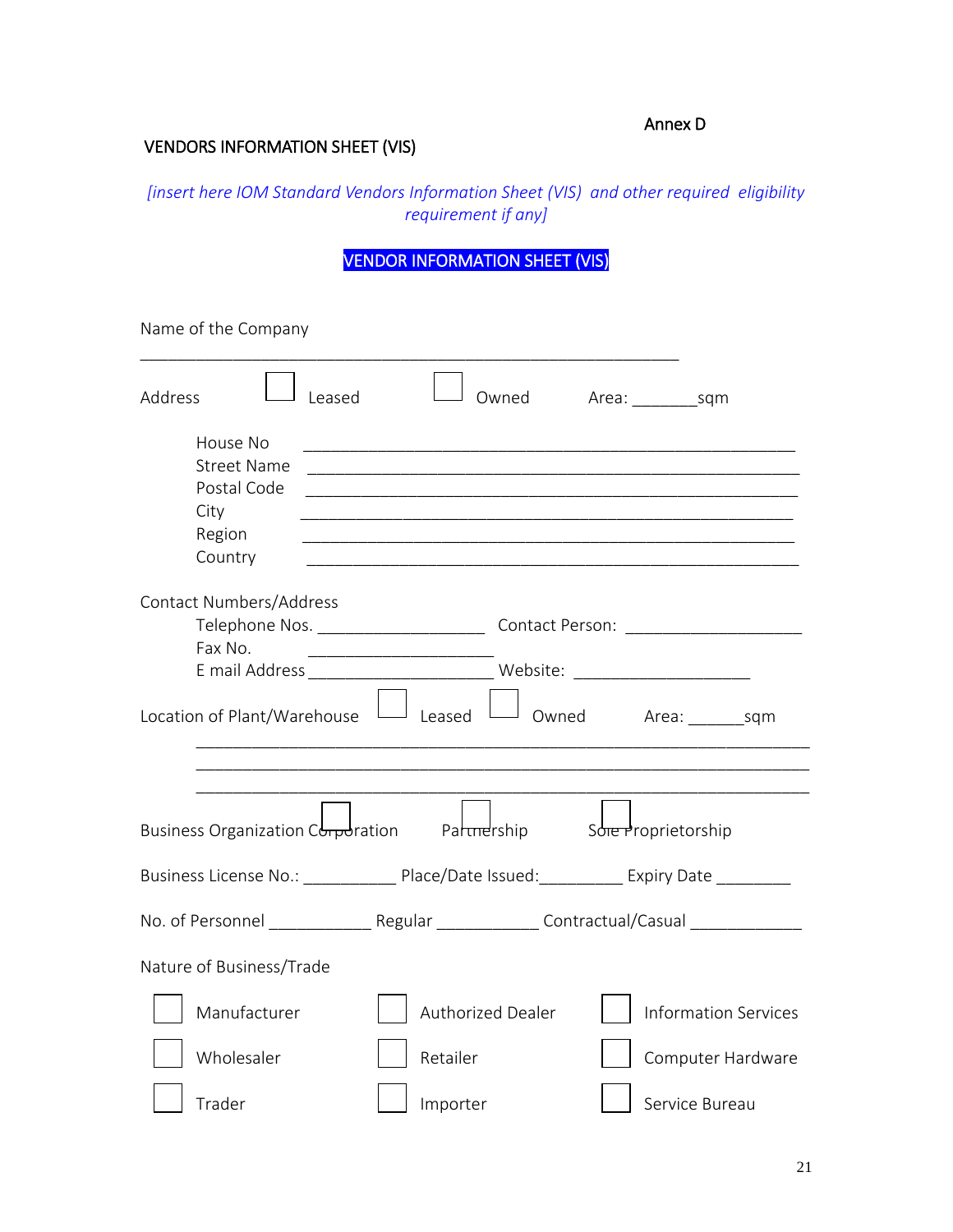| Site Development/<br>Consultancy<br>Others<br>Construction                                                                                                                                                                                                                                                     |  |
|----------------------------------------------------------------------------------------------------------------------------------------------------------------------------------------------------------------------------------------------------------------------------------------------------------------|--|
| Number of Years in business:<br>Complete Products & Services                                                                                                                                                                                                                                                   |  |
|                                                                                                                                                                                                                                                                                                                |  |
| Payment Details<br>Check<br><b>Bank Transfer</b><br>Payment Method<br>Cash<br>Others<br><b>USD</b><br>Loc.Currency<br><b>EUR</b><br>Others<br>Currency<br>15 days<br>Terms of Payment<br>J 30 days<br>7 days upon receipt<br>of invoice<br><b>No</b><br>% of the Total PO/Contract<br>Advance Payment<br>J Yes |  |
| <b>Bank Details:</b>                                                                                                                                                                                                                                                                                           |  |
| <b>Bank Name</b><br><b>Bldg and Street</b><br>City<br>Country<br>Postal Code<br>Country<br><b>Bank Account Name</b><br>Bank Account No.<br>Swift Code<br>Iban Number                                                                                                                                           |  |

Key Personnel & Contacts *(Authorized to sign and accept PO/Contracts & other commercial documents)*

| Name | Title/Position | Signature |
|------|----------------|-----------|
|      |                |           |

\_\_\_\_\_\_\_\_\_\_\_\_\_\_\_\_\_\_\_\_\_\_\_ \_\_\_\_\_\_\_\_\_\_\_\_\_\_\_\_\_\_\_\_\_\_\_ \_\_\_\_\_\_\_\_\_\_\_\_\_\_\_\_\_\_\_\_\_\_\_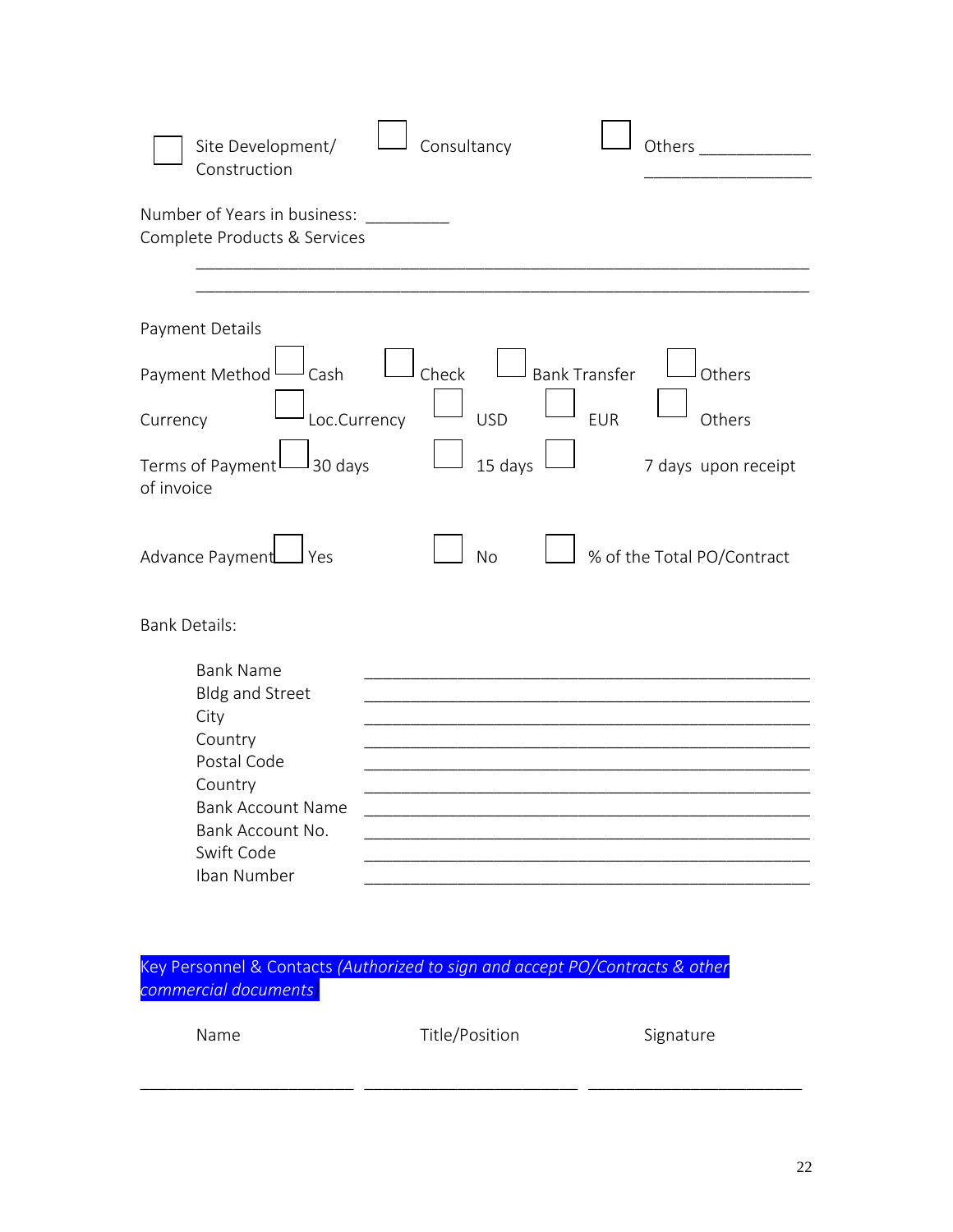| Companies with whom you have been dealing for the past two years with approximate<br>value in US Dollars: |                       |                         |  |
|-----------------------------------------------------------------------------------------------------------|-----------------------|-------------------------|--|
| Company Name                                                                                              | <b>Business Value</b> | Contact Person/Tel. No. |  |
|                                                                                                           |                       |                         |  |
|                                                                                                           |                       |                         |  |
|                                                                                                           |                       |                         |  |
|                                                                                                           |                       |                         |  |
| Have you ever provided products and/or services to any mission/office of IOM?<br>Yes                      | <b>No</b>             |                         |  |
| If yes, list the department and name of the personnel to whom you provided such goods<br>and/or services. |                       |                         |  |
| Name of Person                                                                                            | Mission/Office        | Items Purchased         |  |
|                                                                                                           |                       |                         |  |
|                                                                                                           |                       |                         |  |
|                                                                                                           |                       |                         |  |
|                                                                                                           |                       |                         |  |

Do you have any relative who worked with us at one time or another, or are presently employed with IOM? If yes, kindly state name and relationship.

\_\_\_\_\_\_\_\_\_\_\_\_\_\_\_\_\_\_\_\_\_\_\_ \_\_\_\_\_\_\_\_\_\_\_\_\_\_\_\_\_\_\_\_\_\_\_ \_\_\_\_\_\_\_\_\_\_\_\_\_\_\_\_\_\_\_\_\_\_\_

\_\_\_\_\_\_\_\_\_\_\_\_\_\_\_\_\_\_\_\_\_\_\_ \_\_\_\_\_\_\_\_\_\_\_\_\_\_\_\_\_\_\_\_\_\_\_ \_\_\_\_\_\_\_\_\_\_\_\_\_\_\_\_\_\_\_\_\_\_\_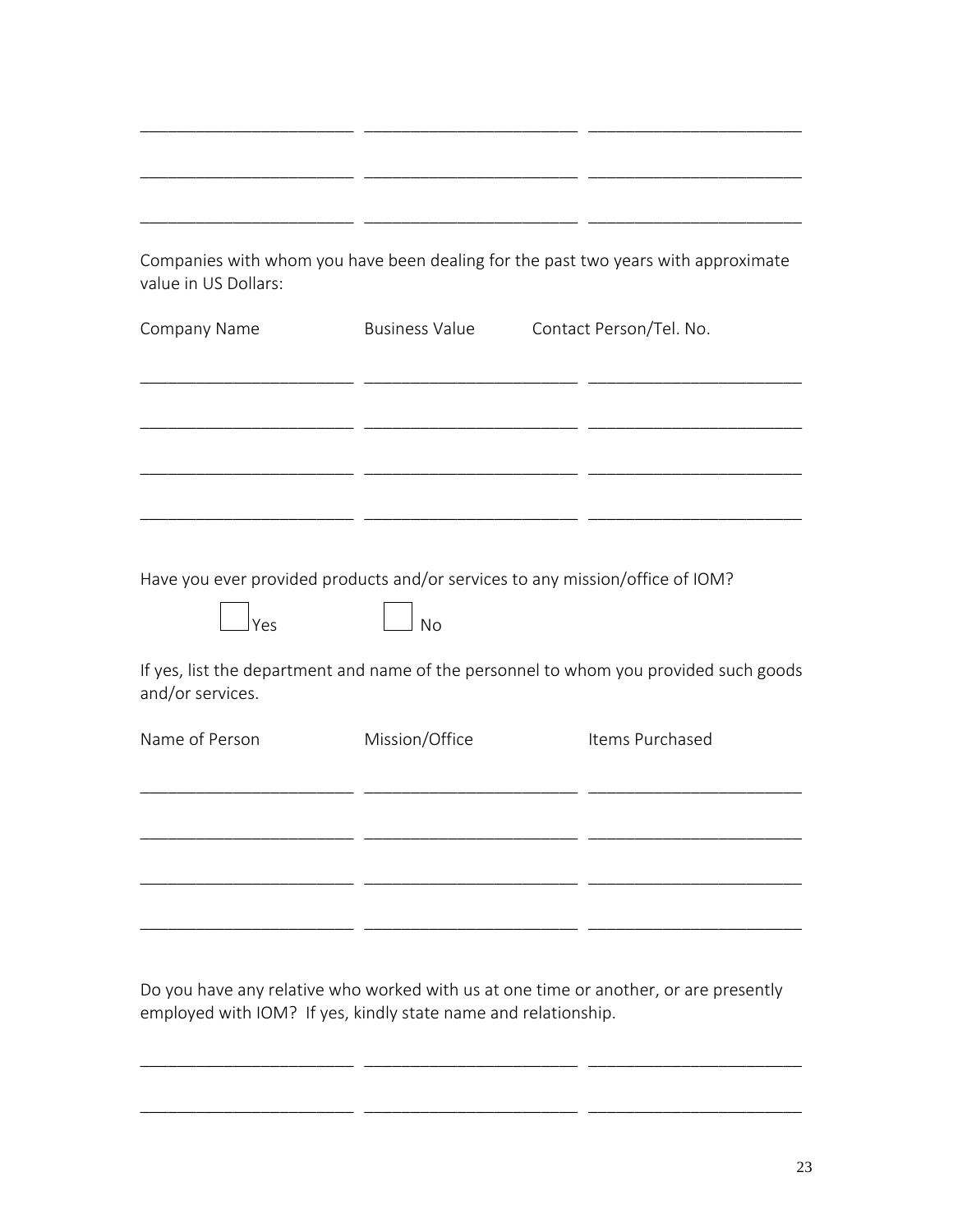| Trade Reference          |                       |                |
|--------------------------|-----------------------|----------------|
| Company                  | Contact Person        | Contact Number |
|                          |                       |                |
|                          |                       |                |
|                          |                       |                |
| <b>Banking Reference</b> |                       |                |
| Bank                     | <b>Contact Person</b> | Contact Number |
|                          |                       |                |
|                          |                       |                |
|                          |                       |                |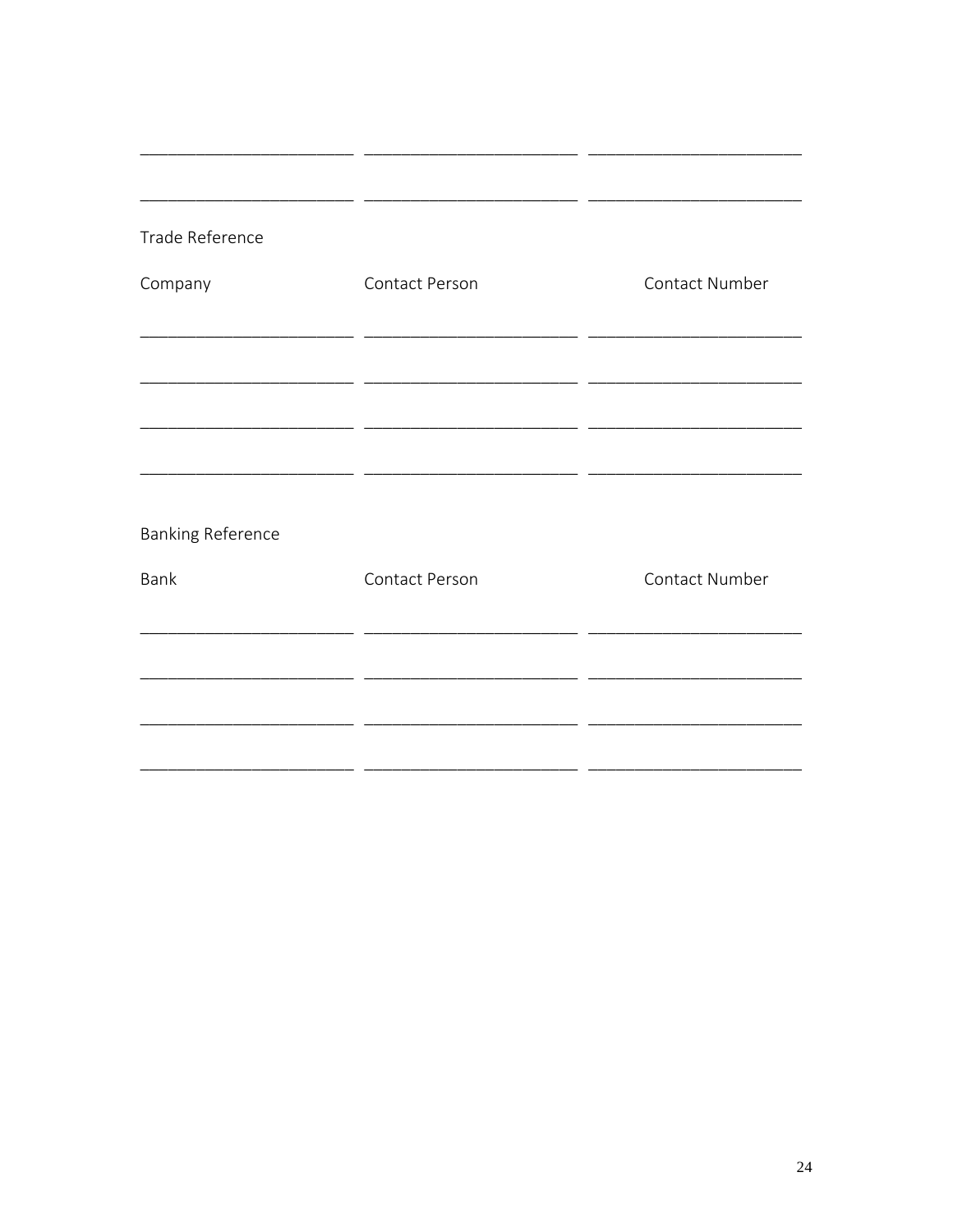# REQUIREMENTS CHECK LIST

Please submit the following documents together with the Information Sheet:

|                |                                                                                                                                                                                                                 |           | For IOM use only  |
|----------------|-----------------------------------------------------------------------------------------------------------------------------------------------------------------------------------------------------------------|-----------|-------------------|
| No.            | Document                                                                                                                                                                                                        | Submitted | Not<br>Applicable |
| $\mathbf{1}$   | Company Profile (including the names of owners, key<br>officers, technical personnel)                                                                                                                           |           |                   |
| $\overline{2}$ | Company's Articles of Incorporation, Partnership or<br>Corporation, whichever is applicable, including<br>amendments thereto, if any.                                                                           |           |                   |
| 3              | Certificate of Registration from host country's Security<br>& Exchange Commission or similar government<br>agency/department/ministry                                                                           |           |                   |
| 4              | Valid Government Permits/Licenses                                                                                                                                                                               |           |                   |
| 5              | Audited Financial Statements for the last 3 years*                                                                                                                                                              |           |                   |
| 6              | Certificates from the Principals (e.g. Manufacturer's<br>Authorization, Certificate of Exclusive Distributorship,<br>Any certificate for the purpose, indicating name,<br>complete address and contact details) |           |                   |
| 7              | Catalogues/Brochures                                                                                                                                                                                            |           |                   |
| 8              | List of Plants/Warehouse/Service Facilities                                                                                                                                                                     |           |                   |
| 9              | List of Offices/Distribution Centers/Service Centers                                                                                                                                                            |           |                   |
| 10             | Quality and Safety Standard Document / ISO 9001                                                                                                                                                                 |           |                   |
| 11             | List of all contracts entered into for the last 3 years<br>(indicate whether completed or ongoing) *                                                                                                            |           |                   |
| 12             | Certification that Non-performance of contract did not<br>occur within the last 3 years prior to application for<br>evaluation based on all information on fully settled<br>disputes or litigation              |           |                   |
| 13             | For Construction Projects: List of machines &<br>equipment (include brand, capacity and indication if<br>the equipment are owned or leased by the Contractor)                                                   |           |                   |

\* For Competitive Biddings, number of years may increase depending on the estimated contract amount.

\*\* Indicate if an item is not applicable. Failure to provide any of the documents mentioned above will result in automatic "failed" rating.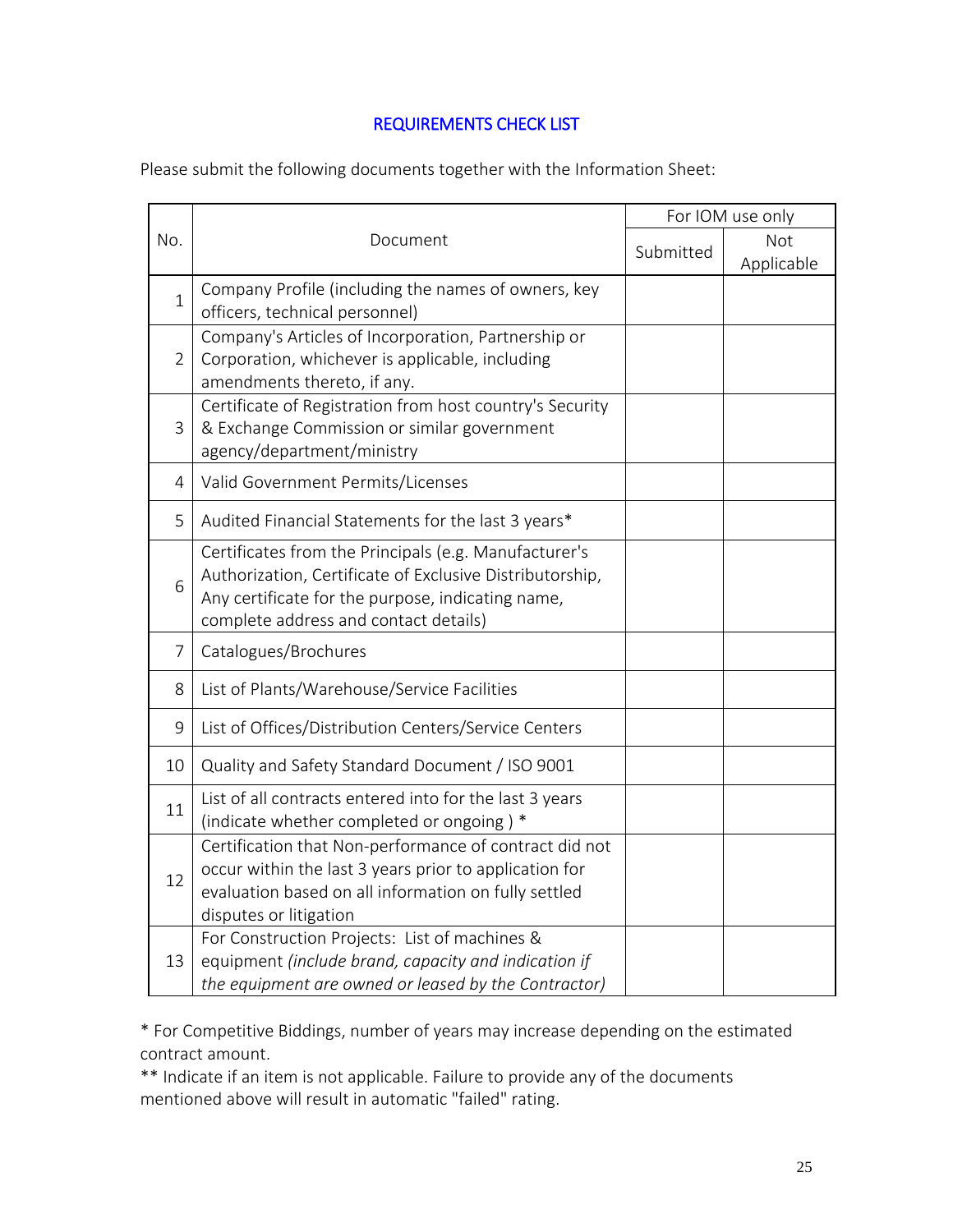I hereby certify that the information above are true and correct. I am also authorizing IOM to validate all claims with concerned authorities.

Received by:

Signature Signature Signature Signature

Printed Name **Printed Name** Printed Name

Date **Date** Date **Date** Date **Date** 

Position/Title Position/Title

|                                                                                                                                                                                      | <b>FOR IOM USE ONLY</b> |        |  |       |  |  |  |
|--------------------------------------------------------------------------------------------------------------------------------------------------------------------------------------|-------------------------|--------|--|-------|--|--|--|
| Purchasing Organization<br><b>Account Group</b><br>Industry<br>NN 1<br>nne<br>ററാ                                                                                                    |                         |        |  |       |  |  |  |
| where 001 - Transportation related to movement of migrants<br>002 - Goods (e.g. supplies, materials, tools)<br>003 - Services (e.g. professional services, consultancy, maintenance) |                         |        |  |       |  |  |  |
| Vendor Type                                                                                                                                                                          |                         | Global |  | Local |  |  |  |

\_\_\_\_\_\_\_\_\_\_\_\_\_\_\_\_\_\_\_\_\_\_\_ \_\_\_\_\_\_\_\_\_\_\_\_\_\_\_\_\_\_\_\_\_\_\_

\_\_\_\_\_\_\_\_\_\_\_\_\_\_\_\_\_\_\_\_\_\_\_ \_\_\_\_\_\_\_\_\_\_\_\_\_\_\_\_\_\_\_\_\_\_\_

\_\_\_\_\_\_\_\_\_\_\_\_\_\_\_\_\_\_\_\_\_\_\_ \_\_\_\_\_\_\_\_\_\_\_\_\_\_\_\_\_\_\_\_\_\_

\_\_\_\_\_\_\_\_\_\_\_\_\_\_\_\_\_\_\_\_\_\_\_ \_\_\_\_\_\_\_\_\_\_\_\_\_\_\_\_\_\_\_\_\_\_\_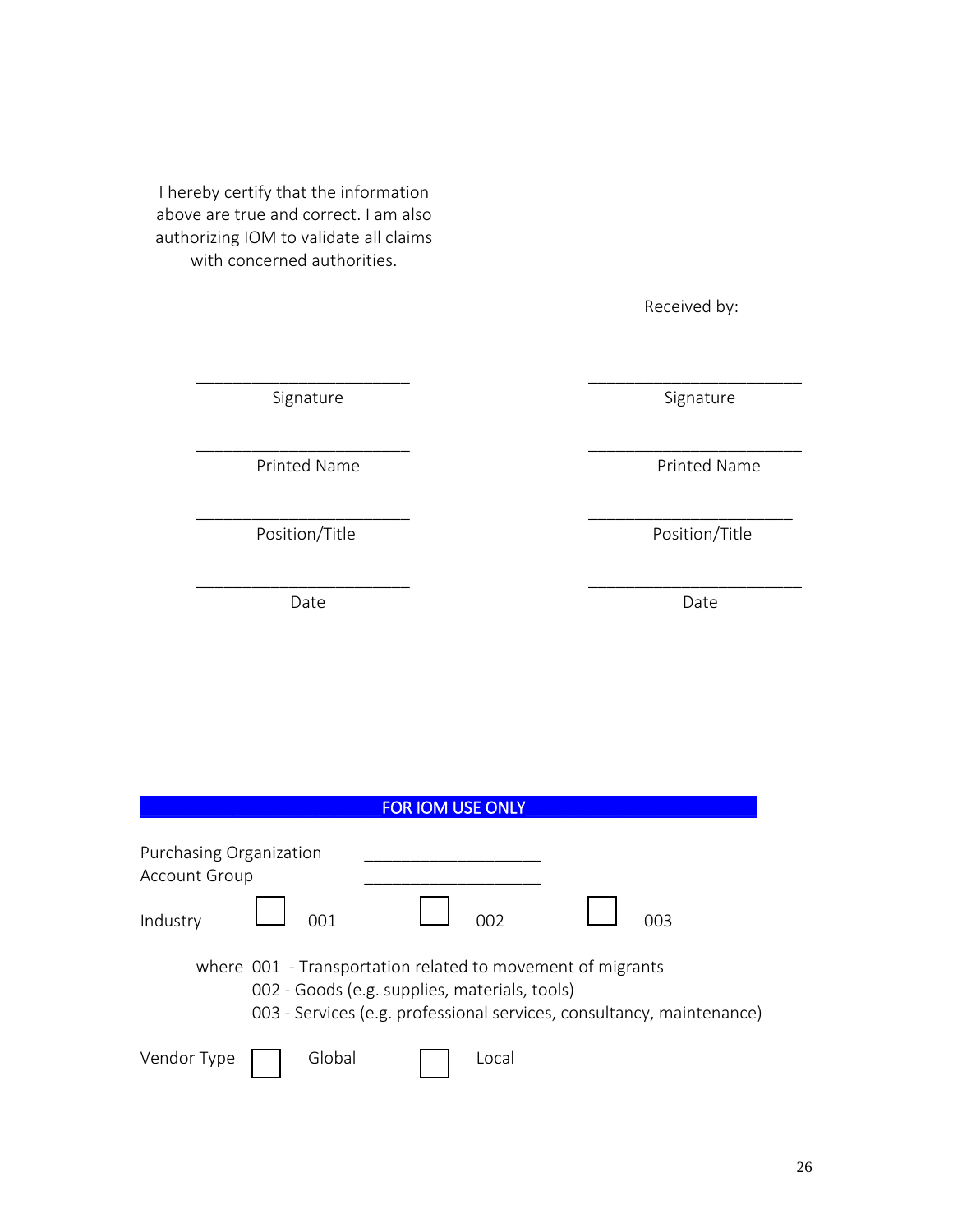# Annex E

*GPSU.SF-19.18*

| IOM office-specific Ref. |  |
|--------------------------|--|
| No.:                     |  |
| IOM Project Code:        |  |
| LEG Approval Code /      |  |
| Checklist Code           |  |

# AGREEMENT FOR THE SUPPLY AND DELIVERY OF GOODS Between The International Organization for Migration And *[Name of the Other Party]*

This Agreement for the Supply and Delivery of Goods (the "Agreement") is entered into by the International Organization for Migration ("IOM") of *[insert address]* represented by *[insert Name, Title of Chief of Mission]*, hereinafter referred to as "IOM," and *[Name of the Supplier]* of *[insert address],* represented by *[insert Name, Title of the representative of the Supplier*], hereinafter referred to as the the "Supplier" on *[insert date*]. IOM and the Supplier are also hereinafter referred to individually as a "Party" and collectively as the "Parties."

#### 1. Introduction and Integral Documents

The Supplier agrees to provide IOM with *[insert description of goods]* in accordance with the terms and conditions of this Agreement and its Annexes, if any.

The following documents form an integral part of this Agreement: *[add or delete as required]*

- *a) Annex A - Bid/Quotation Form;*
- *b) Annex B - Price Schedule;*
- *c) Annex C - Delivery Schedule and Technical Specifications;*
- *d) Annex D - Accepted Notice of Award (NOA); and*
- *e) Annex E - Performance Security.*

#### 2. Goods/Services Supplied

2.1. The Supplier agrees to supply the Goods to IOM in strict accordance with the specifications, and at the price stated for each item outlined below:

|     | Project budget |       |     |      |            |             |
|-----|----------------|-------|-----|------|------------|-------------|
| No. | Description    | line/ | Qty | Unit | Unit Price | $\tau$ otal |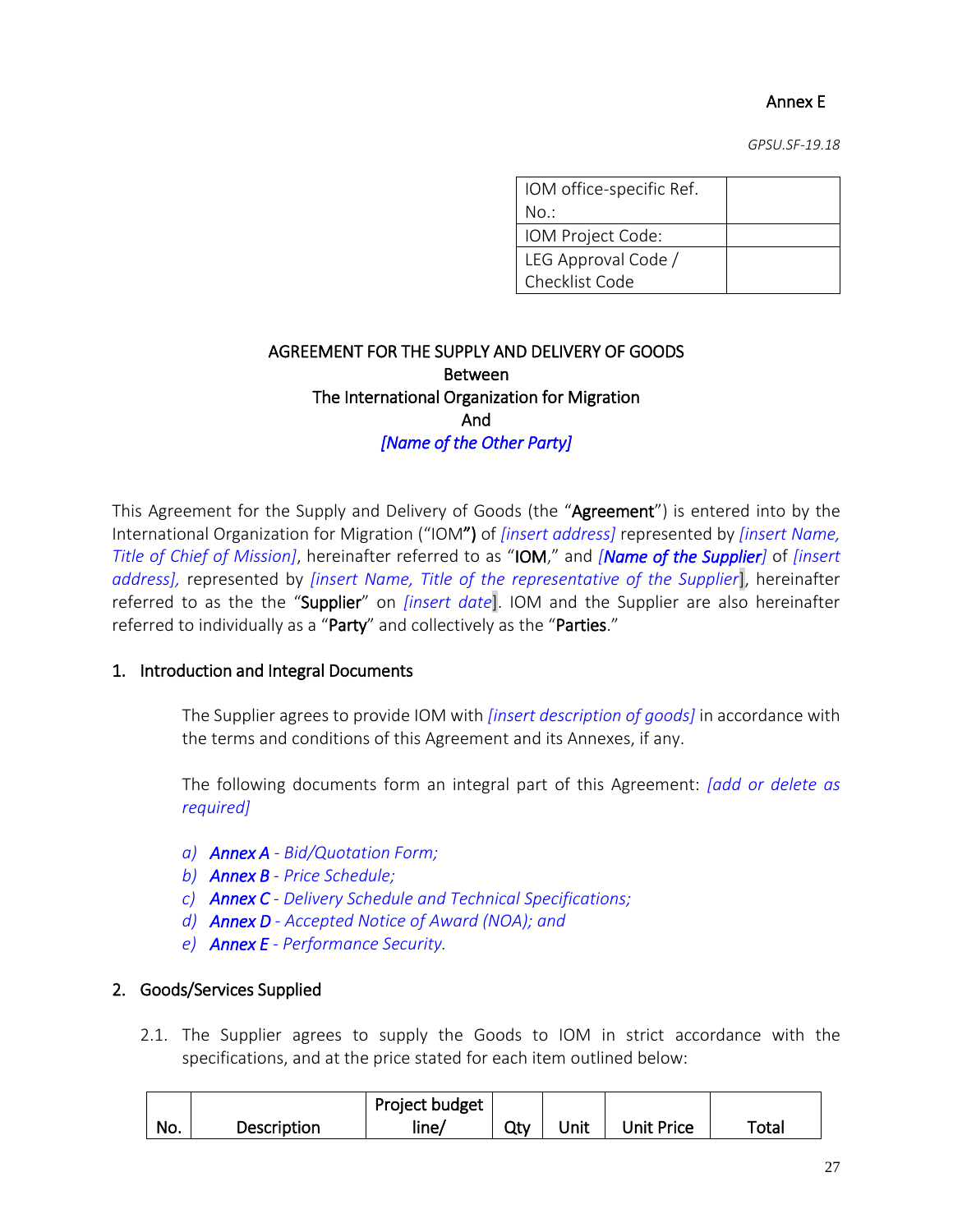|  | <b>WBS</b> |  |  |
|--|------------|--|--|
|  |            |  |  |
|  |            |  |  |
|  |            |  |  |
|  |            |  |  |
|  |            |  |  |
|  |            |  |  |
|  |            |  |  |
|  |            |  |  |
|  |            |  |  |

# 2.2 The Supplier agrees to supply the following incidental services (the "Incidental Services"): *[add or delete as required]*

- (a) Performance or supervision of on-site assembly and/or start-up of the supplied Goods;
- (b) Furnishing of tools required for assembly and/or maintenance of the supplied Goods;
- (c) Furnishing of a detailed operations and maintenance manual for each appropriate unit of the supplied Goods;
- (d) Performance, supervision, maintenance and/or repair of the supplied Goods, for a period of time agreed by the Parties, provided that this service shall not relieve the Supplier of any warranty obligations under this Contract; and
- (e) Training of IOM's personnel, at the Supplier's plant and/or on-site, in assembly, startup, operation, maintenance, and/or repair of the supplied Goods.

## 3. Charges and Payment

- 3.1 The total price for the supply and delivery of the Goods and any Incidental Services under this Agreement is *[currency code] [amount in figures] ([amount in words, including currency])* (the "Price").
- 3.2 The Supplier shall invoice IOM *[upon delivery of all Goods / upon each delivery]* in accordance with this Agreement and payment shall become due 30 (thirty) calendar days after acceptance by IOM of the Goods.
- 3.3 The invoice will be accompanied by the following documents: air way bill number, shipping invoice, packing list, certificate of origin *[add or delete as required]*
- 3.4 Payments shall be made in *[currency] (currency code)* by bank transfer to the following bank account of the Supplier:

## *[bank account details]*

3.5 The Price specified in Article 3.1 is the total charge to IOM. The Supplier shall be responsible for the payment of all taxes, duties, levies and charges assessed on it in connection with this Agreement.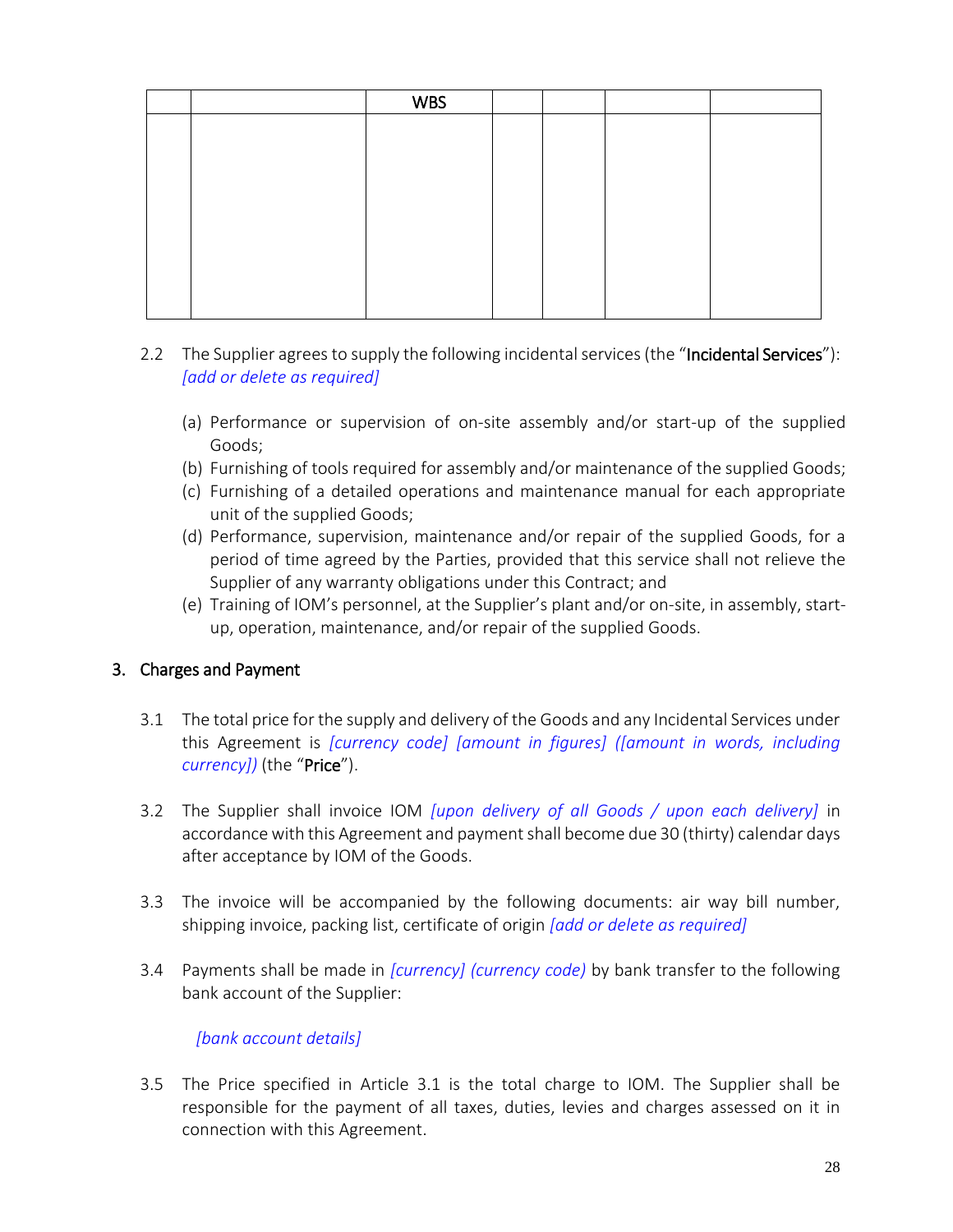3.6 IOM shall be entitled, without derogating from any other right it may have, to defer payment of part or all of the Price until the Supplier has completed, to the satisfaction of IOM, the delivery of the Goods and the Incidental Services to which those payments relate.

# 4. Delivery

- 4.1 The Goods shall be delivered to: *[insert place of delivery]* on *[insert delivery date]* by *[insert method of delivery or refer to Delivery Schedule annexed*]. The cost of delivery is deemed included in the Price specified in Article 3.1 of this Agreement. The Incidental Services as described in Article 2.2 shall be performed at the place of delivery and completed by the same delivery date, unless otherwise stated in Article 2.2 of this Agreement.
- 4.2 In the event of breach of this clause IOM reserves the right to:
	- (a) Terminate this Agreement without liability by giving immediate notice, and to charge the Supplier any loss incurred as a result of the Supplier's failure to make the delivery within the time specified; or
	- (b) Charge a penalty of 0.1% (one-tenth of one percent) of the Price for every day of delay or breach of the delivery schedule by the Supplier.

## 5. Performance Security *(applicable for contracts over USD250,000)*

- 5.1 The Supplier shall furnish IOM with a performance security (the "Performance Security") in an amount equivalent to *[10 (ten)]* per cent of the Price, to be issued by a reputable bank or company, and in the format acceptable to IOM.
- 5.2 The Performance Security shall serve as the guarantee for the Supplier's faithful performance and compliance with the terms and conditions of this Agreement. The amount of the Performance Security shall not be construed as the limit of the Supplier's liability to IOM, in the event of breach of this Agreement by the Supplier. The Performance Security shall be effective until *[insert a date 30 days from the completion of Supplier's obligations]* following which it will be discharged by IOM.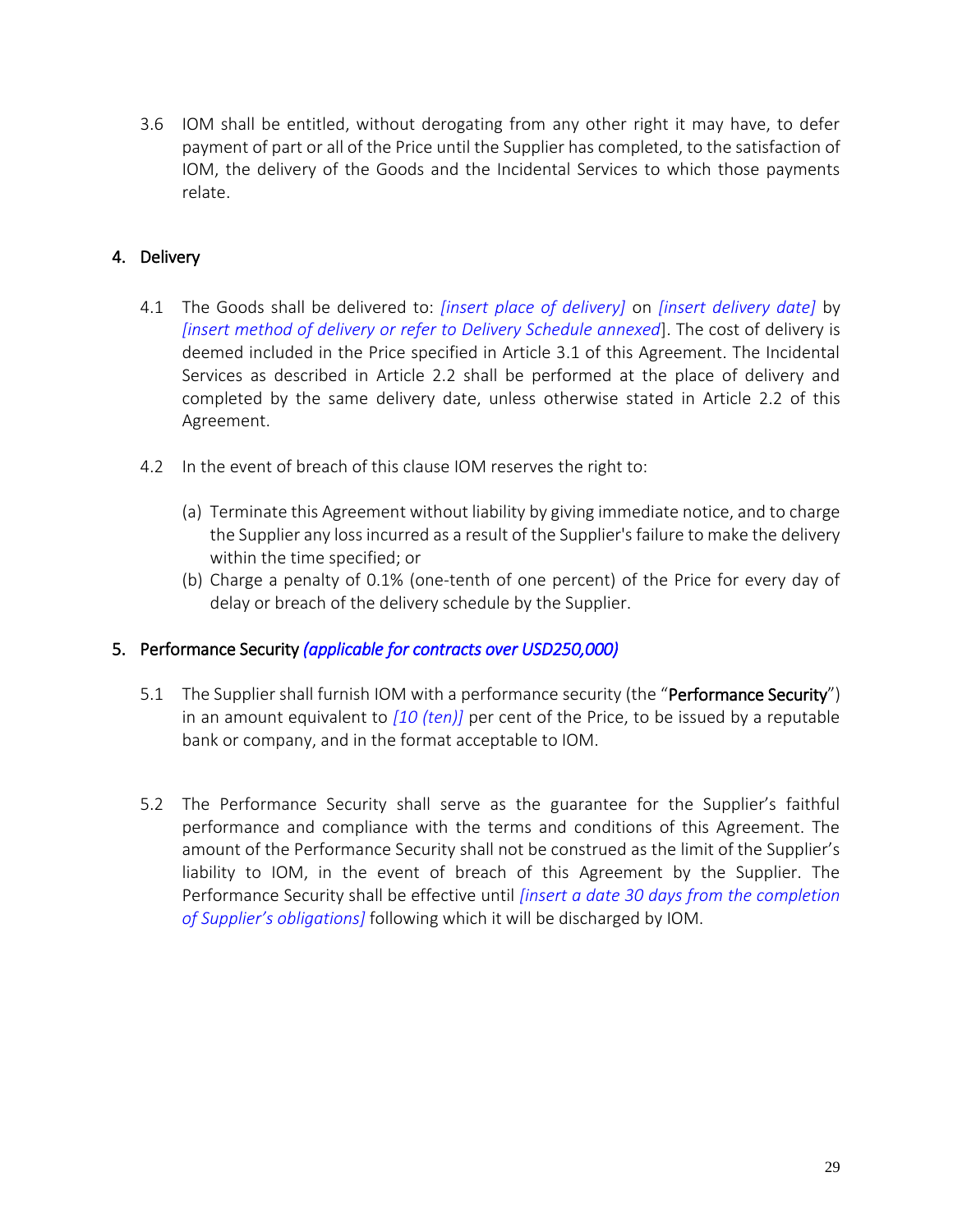## 6. Inspection and Acceptance

- 6.1 Where any annexed Technical Specifications state what inspections and tests are required and where they will be carried out, those terms will prevail in the event of any inconsistency with the provisions in this clause.
- 6.2 IOM or its representative shall have the right to inspect and/or test the Goods at no extra cost to IOM at the premises of the Supplier, at the point of delivery or at the final destination. The Supplier shall facilitate such inspections and provide required assistance.
- 6.3 IOM shall have 30 (thirty) calendar days after proper receipt of the Goods purchased to inspect them and either accept or reject them as non-conforming with this Agreement. Based on an inspection of a valid sample, IOM may reject the entire delivery. IOM may also charge the cost of inspecting rejected Goods to the Supplier. All rejected Goods will be returned to the Supplier, transportation charges collect, or held by IOM for disposition at Supplier's risk and expense. IOM's right to reject the Goods shall not be limited or waived by the Goods having been previously inspected or tested by IOM prior to delivery.
- 6.4 The Supplier agrees that IOM's payment under this Agreement shall not be deemed acceptance of any Goods delivered hereunder.
- 6.5 The Supplier agrees that any acceptance by IOM does not release the Supplier from any warranty or other obligations under this Agreement.
- 6.6 Title to the Goods shall pass to IOM when they are delivered and accepted by IOM. Risk of loss, injury, or destruction of the Goods shall be borne by the Supplier until title passes to IOM.

# 7. Adjustments

- 7.1 IOM reserves the right to change at any time the quantities, packaging, unit size, place, method and/or time of delivery or the Incidental Services to be provided. Where the Goods are being specifically produced for IOM, IOM may also make changes to the drawings, designs or specifications.
- 7.2 The Supplier agrees to proceed with this Agreement in accordance with any such change(s) and to submit a claim request for an equitable adjustment in the Price or delivery terms caused by such change(s).
- 7.3 IOM may deem any claim by the Supplier for equitable adjustments under this clause waived unless asserted in writing within 10 (ten) days from the date of receipt by the Supplier of IOM's change(s).
- 7.4 No change in, modification of, or revision to this Agreement shall be valid unless made in writing and signed by an authorized representative of IOM.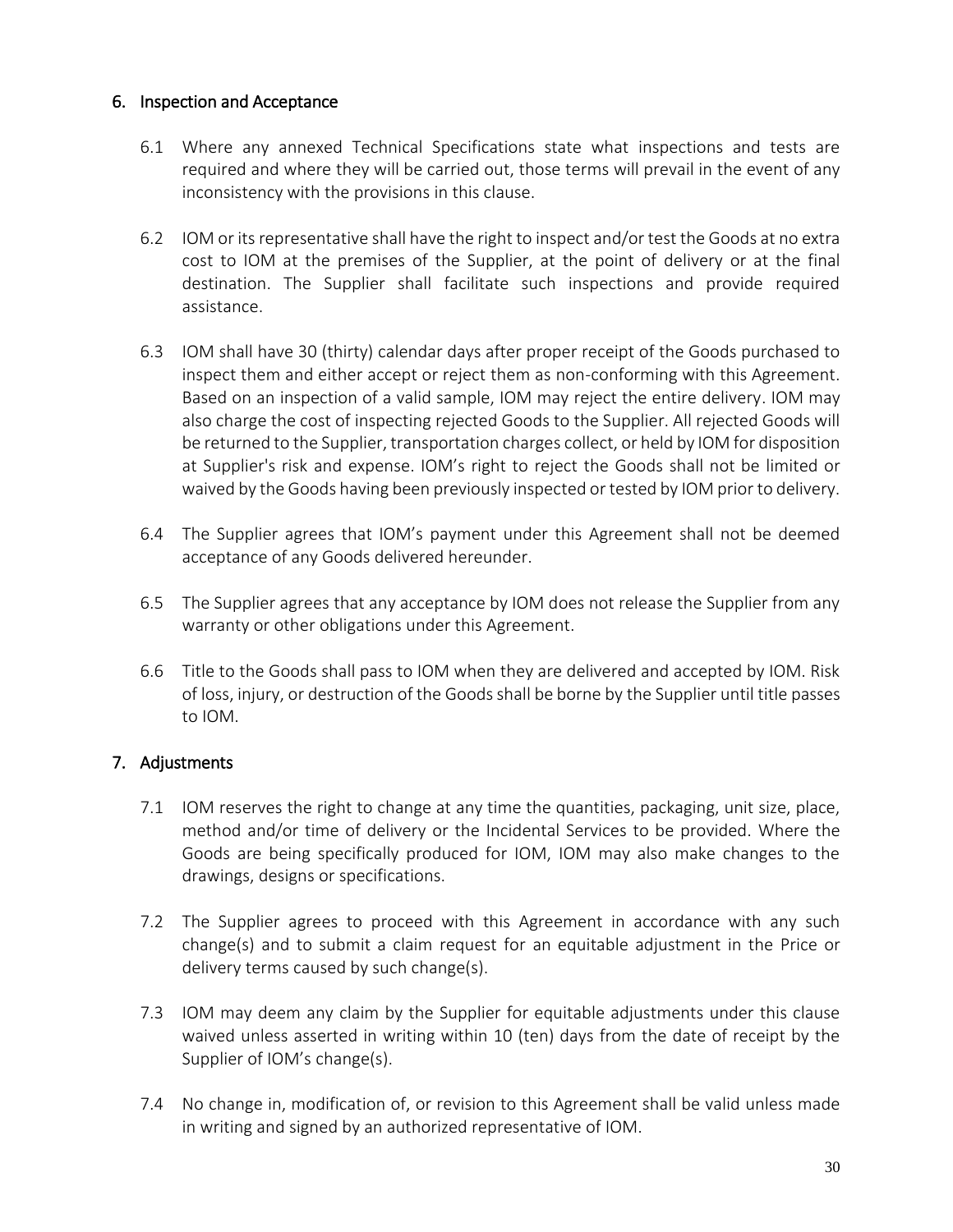# 8. Packaging

- 8.1 The Supplier must provide proper and adequate packaging in accordance with best commercial practice, to ensure that the Goods being delivered to IOM will be free of damage. Packaging must be adequate to allow for rough handling during transit, exposure to extreme temperatures, salt and precipitation during transit and open storage, with consideration for the type of Goods and transportation mode. IOM reserves the right to reject any delivery that is deemed not to have been packaged adequately.
- 8.2 Packing, marking and documentation shall comply with any requirements or instructions notified by IOM.

### 9. Warranties

- 9.1 The Supplier warrants that all Goods supplied under this Contract shall have no defect, arising from design, materials, or workmanship or from any act or omission of the Supplier that may develop under normal use of the supplied Goods in the conditions prevailing in the country of final destination. This warranty shall remain valid for 12 (twelve) months after the Goods have been delivered to and accepted at the final destination indicated in the Contract.
- 9.2 The Supplier warrants that all Goods supplied under this Contract are new, unused, of the most recent or current models and that they incorporate all recent improvements in design and materials unless provided otherwise in this Contract. All Goods/Services delivered under this Contract will conform to the specifications, drawings, samples, or other descriptions furnished or specified by IOM.
- 9.3 IOM shall promptly notify the Supplier in writing of any claims arising under this warranty.
- 9.4 Upon receipt of such notice, the Supplier shall, within the time period specified in the notice, repair or replace the defective Goods or parts thereof, without cost to IOM.
- 9.5 IOM's continued use of such Goods after notifying the Supplier of their defect or failure to conform or breach of warranty will not be considered a waiver of the Supplier's warranty.
- 9.6 The Supplier further represents and warrants that:
	- (a) It has full title to the Goods, is fully qualified to sell the Goods to IOM, and is a company financially sound and duly licensed, with adequate human resources, equipment, competence, expertise and skills necessary to carry out fully and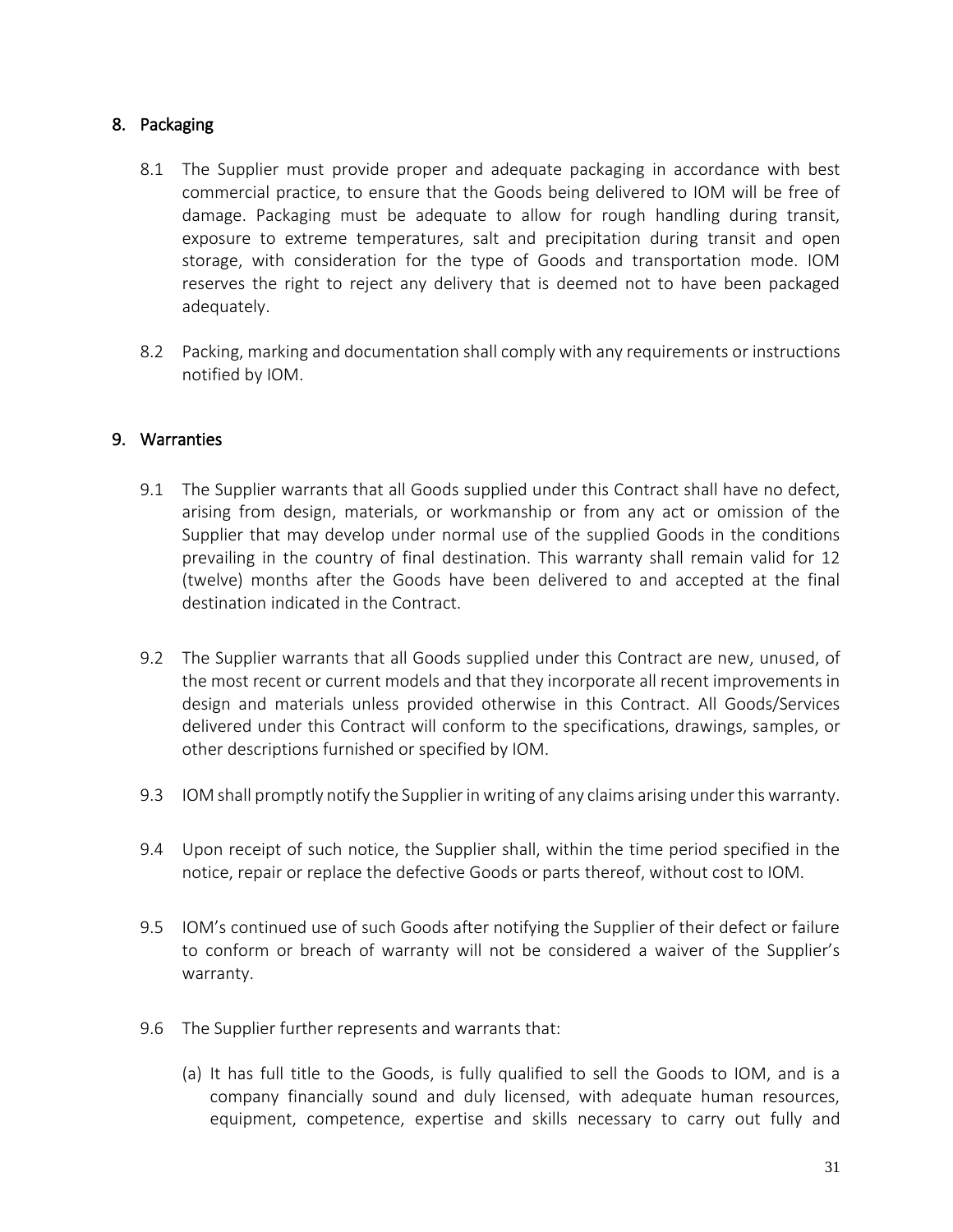satisfactorily, within the stipulated completion period, the delivery of the Goods in accordance with this Agreement;

- (b) It shall comply with all applicable laws, ordinances, rules and regulations when performing its obligations under this Agreement;
- (c) In all circumstances it shall act in the best interests of IOM;
- (d) No official, employee or agent of IOM or any third party has received from, will be offered by, or will receive from the Supplier any direct or indirect benefit arising from this Agreement or award thereof;
- (e) It has not misrepresented or concealed any material facts in the procuring of this Agreement;
- (f) The Supplier, its staff or shareholders have not previously been declared by IOM ineligible to be awarded contracts by IOM;
- (g) It shall abide by the highest ethical standards in the performance of this Agreement, which includes not engaging in any discriminatory or exploitative practice or practice inconsistent with the rights set forth in the Convention on the Rights of the Child;
- (h) The prices for the Goods under this Agreement do not exceed those offered for similar goods to Supplier's other customers;
- (i) The Price specified in Article 3.1 of this Agreement shall constitute the sole remuneration of the Supplier in connection with this Agreement. The Supplier shall not accept for its own benefit any trade commission, discount or similar payment in connection with activities pursuant to this Agreement or the discharge of its obligations hereunder. The Supplier shall ensure that any subcontractors, as well as the officers, employees, and agents of either of them, similarly, shall not receive any additional remuneration.
- 9.7 The Supplier further warrants that it shall:
	- (a) Take all appropriate measures to prohibit and prevent actual, attempted and threatened sexual exploitation and abuse (SEA) by its employees or any other persons engaged and controlled by it to perform activities under this Agreement ( "other personnel"). For the purpose of this Agreement, SEA shall include:
		- 1. Exchanging any money, goods, services, preferential treatment, job opportunities or other advantages for sexual favours or activities, including humiliating or degrading treatment of a sexual nature; abusing a position of vulnerability, differential power or trust for sexual purposes, and physical intrusion of a sexual nature whether by force or under unequal or coercive conditions.
		- 2. Engaging in sexual activity with a person under the age of 18 ("child"), except if the child is legally married to the concerned employee or other personnel and is over the age of majority or consent both in the child's country of citizenship and in the country of citizenship of the concerned employee or other personnel.
	- (b) Strongly discourage its employees or other personnel having sexual relationships with IOM beneficiaries.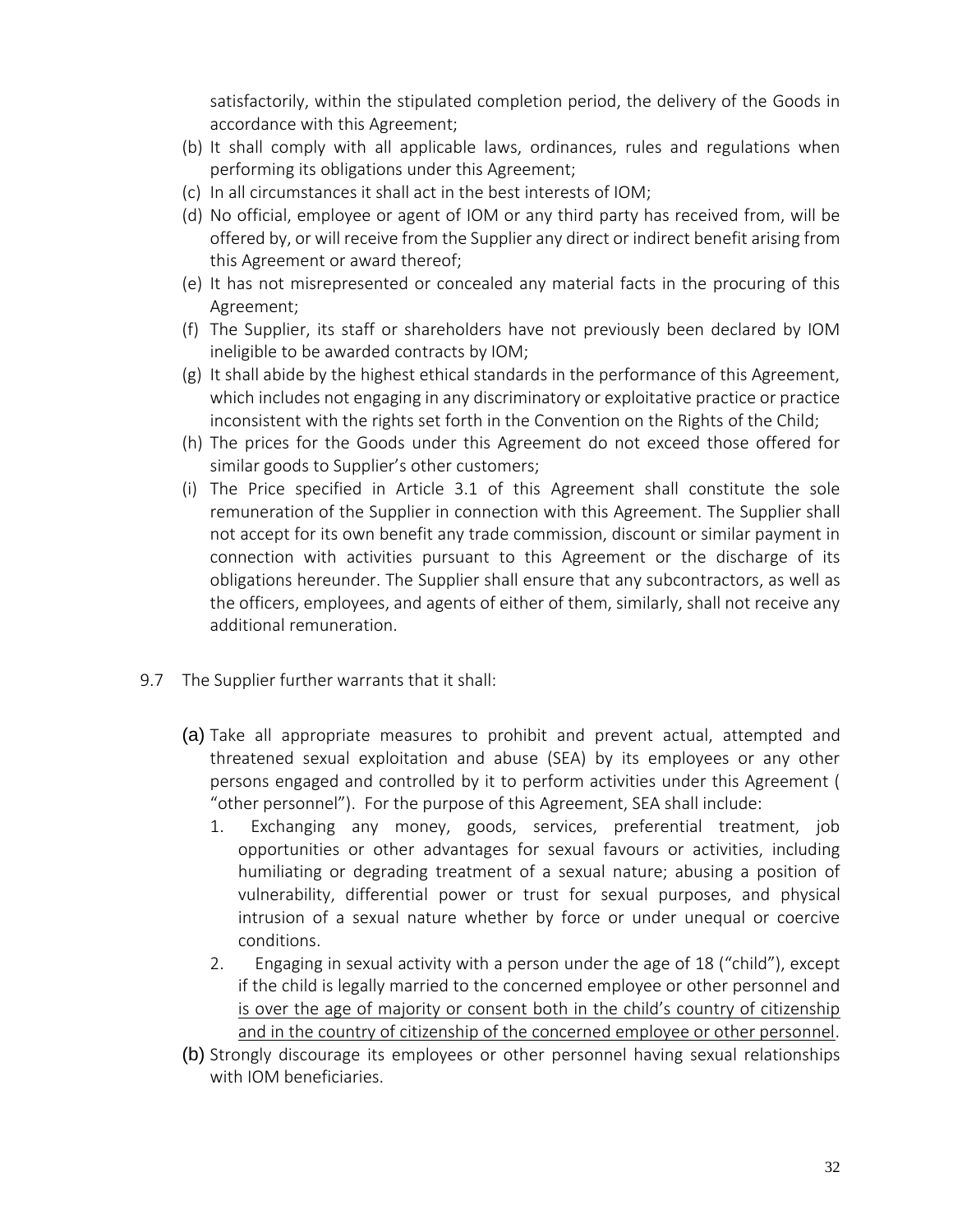- (c) Report timely to IOM any allegations or suspicions of SEA, and investigate and take appropriate corrective measures, including imposing disciplinary measures on the person who has committed SEA.
- (d) Ensure that the SEA provisions are included in all subcontracts.
- (e) Adhere to above commitments at all times. Failure to comply with (a)-(d) shall constitute grounds for immediate termination of this Agreement.
- 9.8 The above warranties survive the expiration or termination of this Agreement.

### 10. Assignment and Subcontracting

- 10.1 The Supplier shall not assign or subcontract the Agreement or any work under this Agreement in part or all, unless agreed upon in writing in advance by IOM. Any subcontract entered into by the Supplier without approval in writing by IOM may be cause for termination of the Agreement.
- 10.2 In certain exceptional circumstances by prior written approval of IOM, specific jobs and portions of the Agreement may be assigned to a subcontractor. Notwithstanding the said written approval, the Supplier shall not be relieved of any liability or obligation under this Agreement nor shall it create any contractual relation between the subcontractor and IOM. The Supplier remains bound and liable there under and it shall be directly responsible to IOM for any faulty performance under the subcontract. The subcontractor shall have no cause of action against IOM for any breach of the subcontract.

#### 11. Force Majeure

Neither Party will be liable for any delay in performing or failure to perform any of its obligations under this Agreement if such delay or failure is caused by force majeure, such as civil disorder, military action, natural disaster and other circumstances which are beyond the control of the Party in question. In such event, the Party will give immediate notice in writing to the other Party of the existence of such cause or event and of the likelihood of delay.

#### 12. Independent Contractor

The Supplier shall provide the Goods under this Contract as an independent contractor and not as an employee, partner, or agent of IOM.

## 13. Audit

The Supplier agrees to maintain financial records, supporting documents, statistical records and all other records in accordance with generally accepted accounting principles to sufficiently substantiate all direct and indirect costs of whatever nature involving transactions related to the supply and delivery of Goods and the Incidental Services under this Agreement.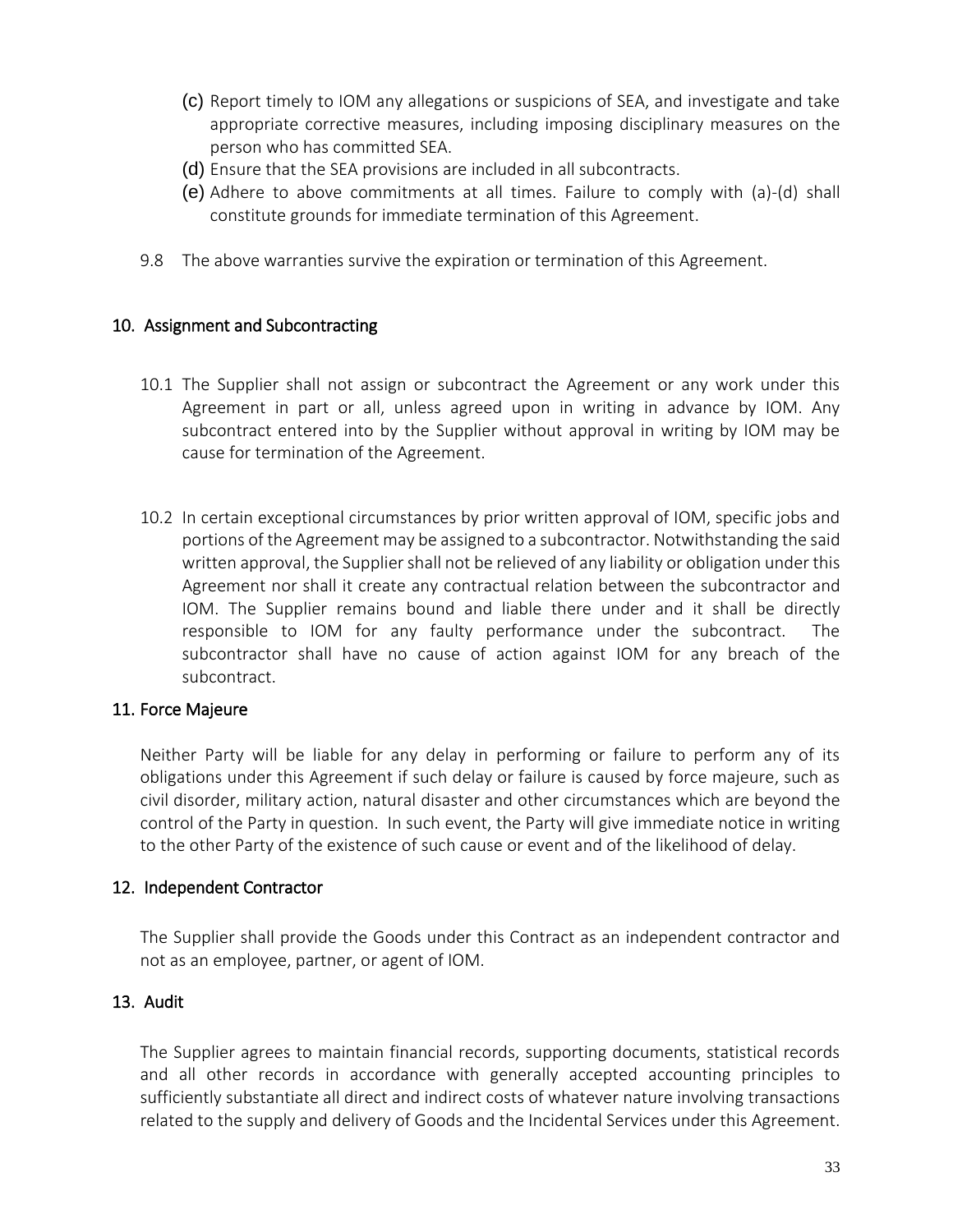The Supplier shall make all such records available to IOM or its designated representative at all reasonable times until the expiration of 7 (seven) years from the date of final payment, for inspection, audit, or reproduction. On request, employees of the Supplier shall be available for interview.

# 14. Confidentiality

All information which comes into the Supplier's possession or knowledge in connection with this Agreement is to be treated as strictly confidential. The Supplier should not communicate such information to any third party without the prior written approval of IOM. The Supplier shall comply with IOM Data Protection Principles in the event that it collects, receives, uses, transfers or stores any personal data in the performance of this Agreement. These obligations shall survive the expiration or termination of this Agreement.

# 15. Notices

Any notice given pursuant to this Agreement will be sufficiently given if it is in writing and received by the other Party at the following address:

# International Organization for Migration (IOM)

Attn: *[Name of IOM contact person] [IOM's address] [IOM's email address*]

*[Full name of the Supplier]*  Attn: *[Name of the Supplier's contact person] [Supplier's address] [Supplier's email address]*

# 16. Dispute Resolution

- 16.1. Any dispute, controversy or claim arising out of or in relation to this Agreement, or the breach, termination or invalidity thereof, shall be settled amicably by negotiation between the Parties.
- 16.2. In the event that the dispute, controversy or claim has not been resolved by negotiation within 3 (three) months of receipt of the notice from one party of the existence of such dispute, controversy or claim, either Party may request that the dispute, controversy or claim is resolved by conciliation by one conciliator in accordance with the UNCITRAL Conciliation Rules of 1980. Article 16 of the UNCITRAL Conciliation Rules does not apply.
- 16.3. In the event that such conciliation is unsuccessful, either Party may submit the dispute, controversy or claim to arbitration no later than 3 (three) months following the date of termination of conciliation proceedings as per Article 15 of the UNCITRAL Conciliation Rules. The arbitration will be carried out in accordance with the 2010 UNCITRAL arbitration rules as adopted in 2013. The number of arbitrators shall be one and the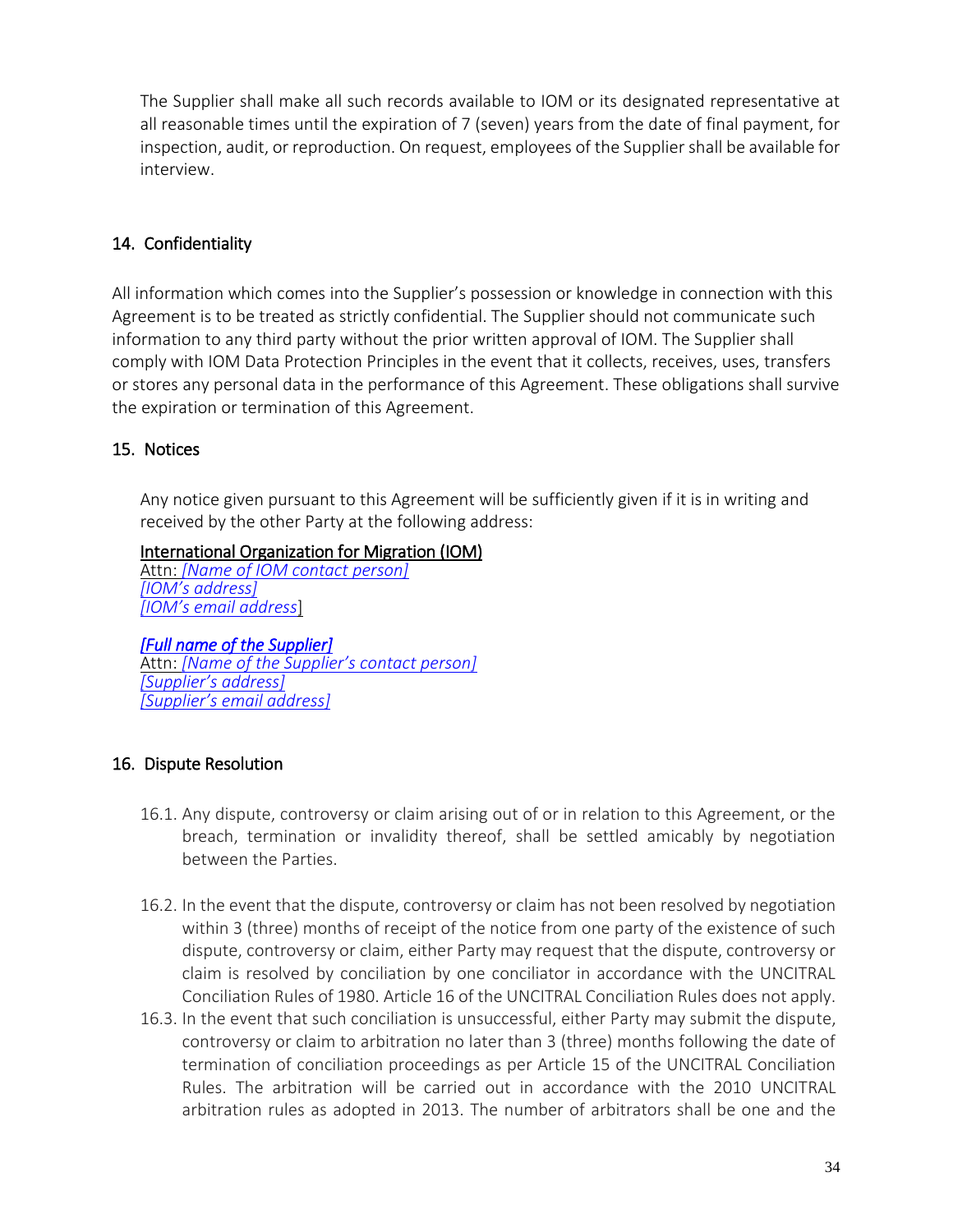language of arbitral proceedings shall be English, unless otherwise agreed by the Parties in writing. The arbitral tribunal shall have no authority to award punitive damages. The arbitral award will be final and binding.

16.4. The present Agreement as well as the arbitration agreement above shall be governed by internationally accepted general principles of law and by the terms of the present Agreement, to the exclusion of any single national system of law that would defer the Agreement to the laws of any given jurisdiction. Internationally accepted general principles of law shall be deemed to include the UNIDROIT Principles of International Commercial Contracts. Dispute resolution shall be pursued confidentially by both Parties. This Article survives the expiration or termination of the present Agreement.

## 17. Use of IOM's Name

The official logo and name of IOM may only be used by the Supplier in connection with this Agreement and with the prior written approval of IOM.

# 18. Status of IOM

Nothing in this Agreement affects the privileges and immunities enjoyed by IOM as an intergovernmental organization.

## 19. Indemnification and Insurance

- 19.1 The Supplier shall at all times defend, indemnify, and hold harmless IOM, its officers, employees, and agents from and against all losses, costs, damages and expenses (including legal fees and costs), claims, suits, proceedings, demands and liabilities of any kind or nature to the extent arising out of or resulting from acts or omissions of the Supplier or its employees, officers, agents or subcontractors, in the performance of this Agreement. IOM shall promptly notify the Supplier of any written claim, loss, or demand for which the Supplier is responsible under this clause.
- 19.2 This indemnity shall survive the expiration or termination of this Agreement.
- 19.3 The Goods supplied under this Agreement shall be fully insured in a freely convertible currency against loss or damage resulting from or related to manufacture or acquisition, transportation, storage, and delivery. Further insurance requirements may be specified in the Technical Specifications.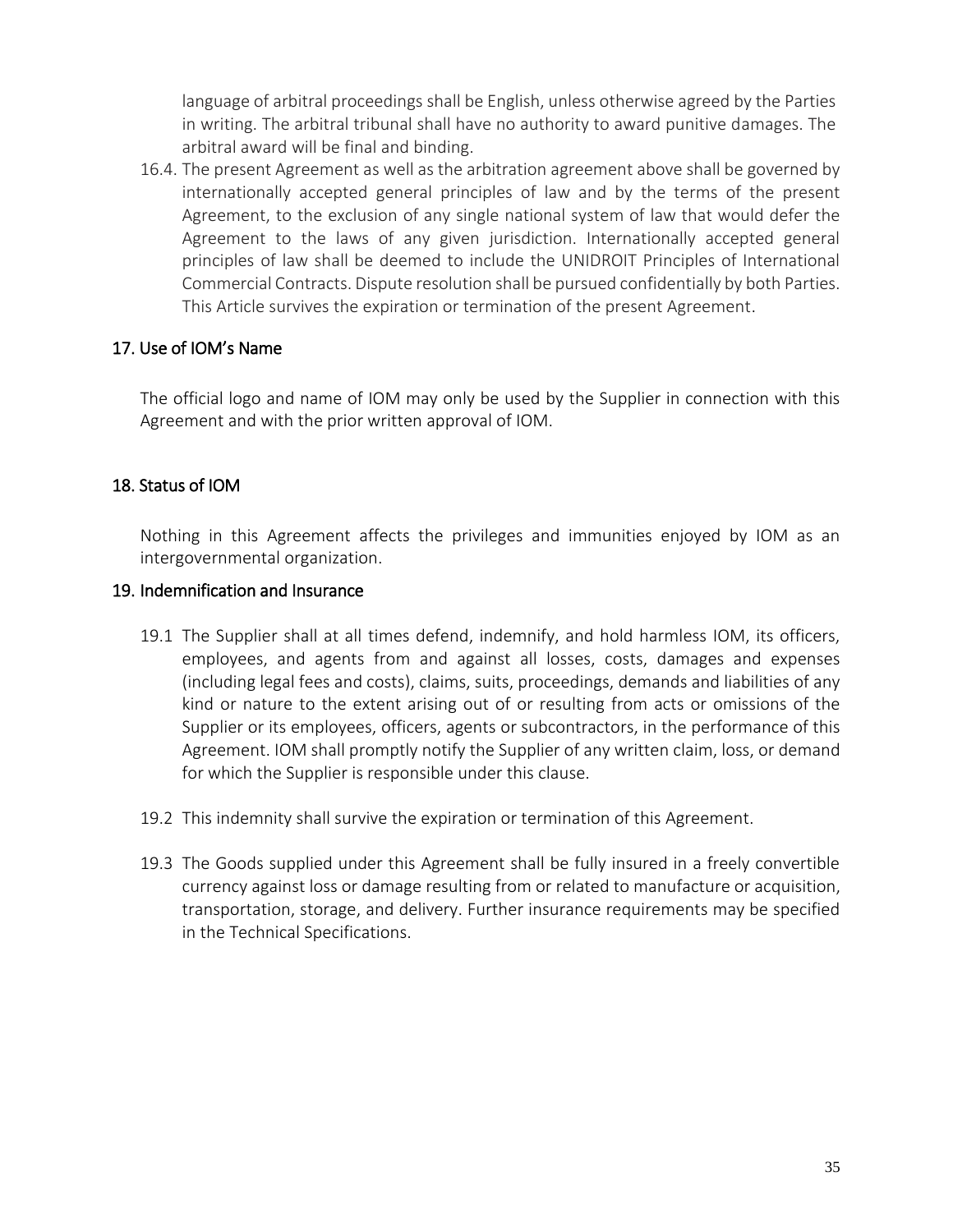### 20. Waiver

Failure by either Party to insist in any one or more instances on a strict performance of any of the provisions of this Agreement shall not constitute a waiver or relinquishment of the right to enforce the provisions of this Agreement in future instances, but this right shall continue and remain in full force and effect.

#### 21. Termination and Re-procurement

- 21.1 IOM may terminate this Agreement, in whole or in part, at any time with written notice to the Supplier. Any monies paid in advance by IOM shall be refunded on or before the date of termination.
- 21.2 If IOM terminates this Agreement in whole or in part for default on the part of the Supplier, it may acquire elsewhere goods similar to those terminated and the Supplier shall be liable for any excess costs to IOM for the re-procurement of those goods as well as the removal of any or all of the Supplier's product or equipment from IOM's premises or other places of delivery. The Supplier shall not be liable for any excess costs if the failure to perform under this Agreement arises from causes beyond its control and without fault or negligence of the Supplier.
- 21.3 Upon any such termination, the Supplier shall waive any claims for damages including loss of anticipated profits on account thereof.

## 22. Severability

If any part of this Agreement is found to be invalid or unenforceable, that part will be severed from this Agreement and the remainder of the Agreement shall remain in full force.

#### 23. Entirety

This Agreement and any Annexes embody the entire agreement between the Parties and supersede all prior agreements and understandings, if any, relating to the subject matter of this Agreement.

#### 24. Special Provisions (Optional)

*Due to the requirements of the Donor financing the Project, the Implementing Partner shall agree and accept the following provisions:*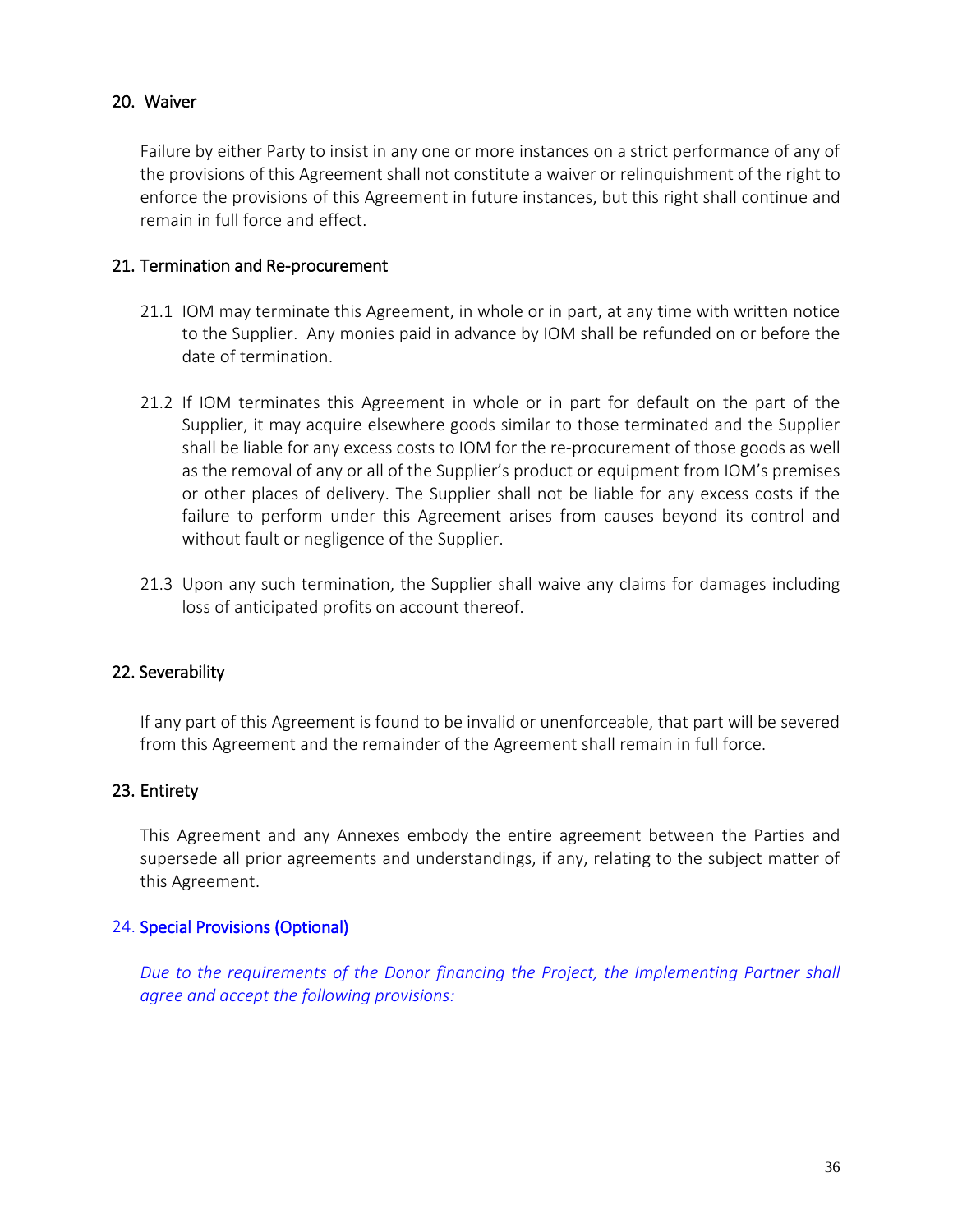### 25. Final Clauses

- 25.1 This Agreement will enter into force upon signature by both Parties and shall remain in force until completion of all obligations of the Parties under this Agreement.
- 25.2 Amendments to this Agreement may be made by mutual agreement in writing between the Parties.

Signed in duplicate in English, on the dates and at the places indicated below.

*For and on behalf of* The International Organization for Migration

*For and on behalf of [Full name of the Supplier]*

Signature Signature Signature

| <b>Name</b> |
|-------------|
| Position    |
| Date        |
| Place       |

*\_\_\_\_\_\_\_\_\_\_\_\_\_\_\_\_\_\_\_\_\_\_\_\_\_\_\_\_ Name Position Date Place*